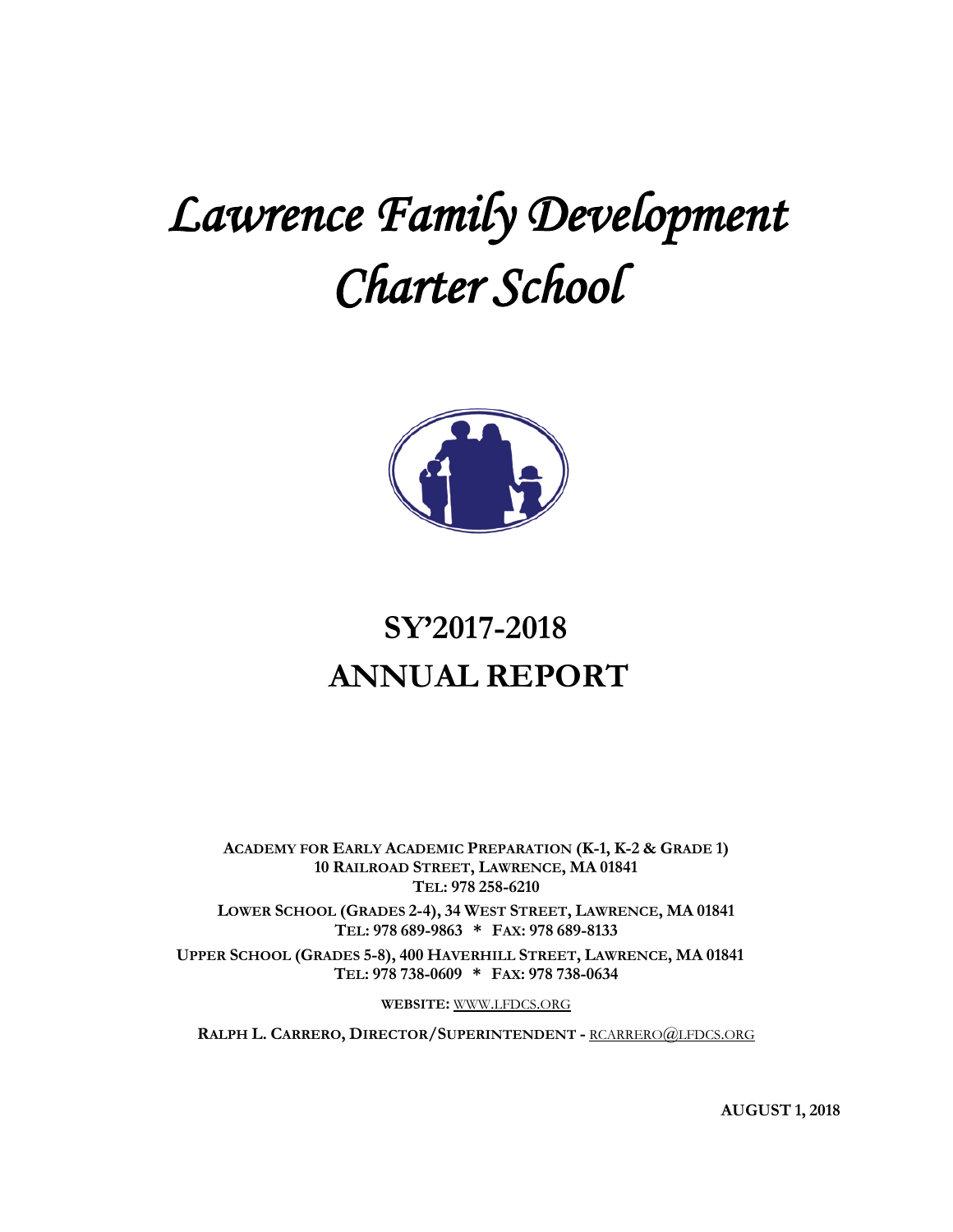# *Lawrence Family Development Charter School*

# **Table of Contents**

| LETTER FROM THE CHAIR OF THE BOARD OF TRUSTEES                  | 1         |
|-----------------------------------------------------------------|-----------|
| <b>INTRODUCTION TO THE SCHOOL</b>                               | 2         |
| SCHOOL PERFORMANCE AND PROGRAM IMPLEMENTATION                   | 2-11      |
| <b>Faithfulness Charter</b><br>I.                               | $2 - 6$   |
| <b>Mission and Key Design Elements</b>                          | $2 - 3$   |
| <b>Amendments to the Charter</b>                                | 3         |
| <b>Access and Equity</b>                                        | 3         |
| <b>Dissemination Efforts</b>                                    | 4-6       |
| <b>Academic Program Success</b><br>П.                           | 7         |
| • Student Performance                                           | 7         |
| • Program Delivery                                              | 7         |
| III. Organizational Viability                                   | 8-11      |
| Organizational Structure of the School                          | 8         |
| <b>Teacher Evaluation</b>                                       | 8         |
| <b>Budget and Finance</b>                                       | $9-10$    |
| FY'2018 Statement of Revenues, Expenses and Change in Net       | 9         |
| Assets (unaudited)                                              |           |
| Statement of Net Assets for FY'2018 (unaudited)                 | 10        |
| FY'2019 Approved School Budget                                  | 10        |
| Capital Plan for FY'2019                                        | 11        |
| ADDITIONAL INFORMATION                                          | $12 - 25$ |
| Accountability Plan for SY'2017-2018                            | $12 - 14$ |
| <b>Recruitment and Retention Plan</b>                           | $15 - 22$ |
| <b>School and Student Data</b>                                  | $23 - 24$ |
| <b>Additional Required Information</b><br>٠                     | $24 - 25$ |
| <b>Board Membership Information</b><br>$\overline{\phantom{0}}$ | 24-25     |
| <b>Key Leadership Changes</b>                                   | 25        |
| Enrollment                                                      | 25        |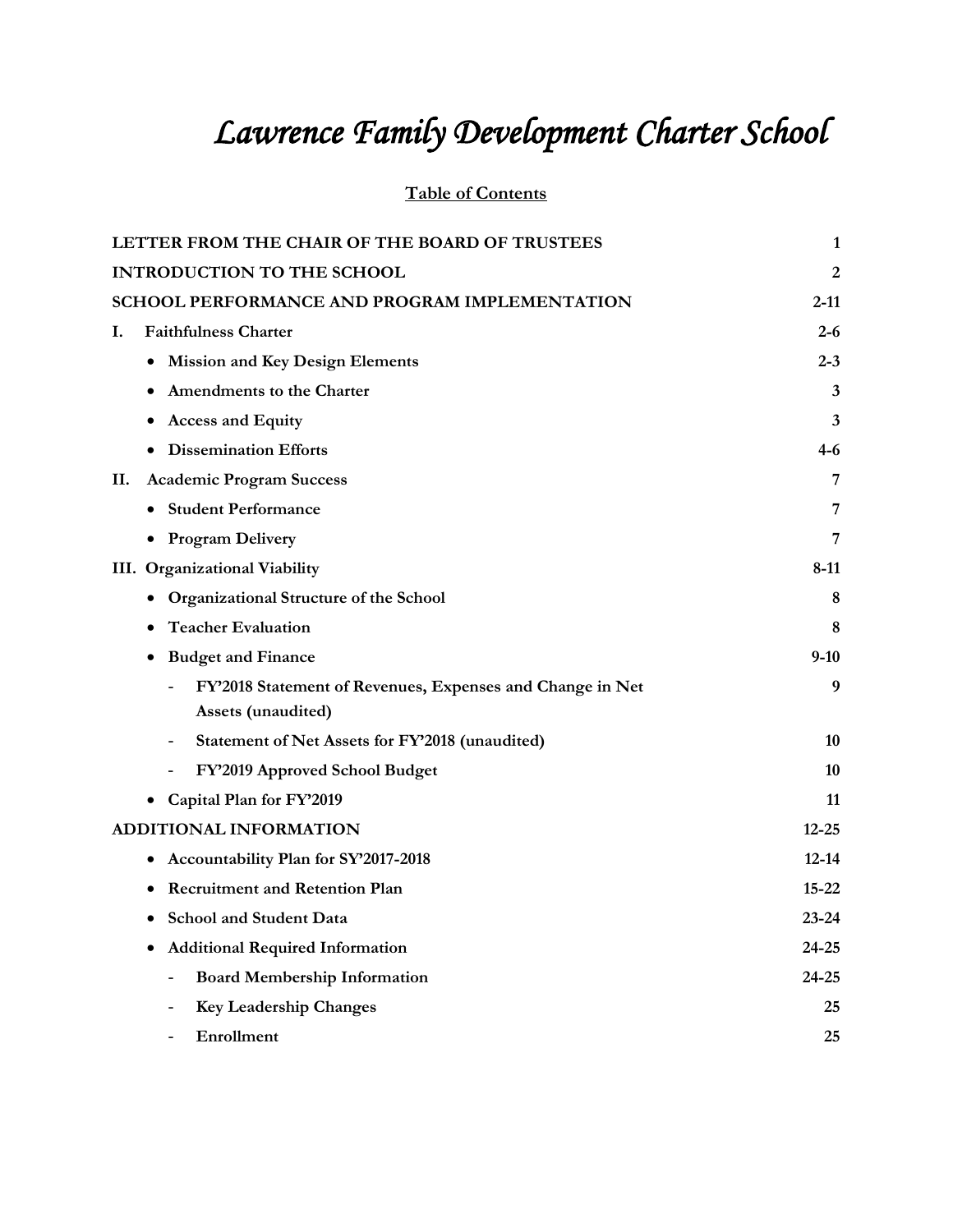#### **A MESSAGE FROM THE CHAIR OF THE BOARD OF TRUSTEES**

On behalf of the Board of Trustees, administration, teachers and staff, students and families, which are served by Lawrence Family Development Charter School (LFDCS), we present this Annual Report which covers July 1, 2017 to June 30, 2018. This year LFDCS educated 734 students in grades Kindergarten 1 through 8. The school effectively managed its enrollment growth, which increases to 800 students by the year 2020. This SY'2017-2018 Annual Report reflects our unwavering commitment to our mission: *strengthening families and building community.*

This was a year of many external reviews. I am pleased to report that LFDCS did well with its reviews and the accountabilities which were audited. In October 2017, Lawrence Family Development Charter School had its Mid-Charter Review which was conducted by four members of the Department of Elementary and Secondary Education and two practitioners from Boston area charter public schools. During the visit the Charter School Performance Criteria was monitored in three guiding areas of charter school accountability: faithfulness to charter, academic program success and organizational viability. Following the submission of dozens of documents, LFDCS earned "meets" in all areas, which helps LFDCS prepare for the submission of its sixth charter application in the fall of 2019. Special attention in the Mid-Charter Review included monitoring of criteria subsets: Mission and Key Design Elements, Access and Equity, Student Performance, Instruction, Supports for Diverse Learners, Contractual Relationships and Governance. The site visit team prepared for the visit by reviewing the school's Annual Report, the Year 20 Summary of Review, the school's accountability plan, board materials and minutes and recent assessment data. While onsite, the team reviewed safety documents, ESL curriculum samples, recruitment materials, the special education and ESL policies and procedures manuals and other information provided by LFDCS. Lastly, the Mid-Charter Review team conducted thirty-six classroom observations as well as interviewed five board trustees, ten administrators and ten teachers. As a result of the recent Mid-Charter Review and based on questions from the committee about roles, responsibilities and the relationship between LFDCS as a public entity and its management organization, Lawrence Family Development, Inc. as a 501(c)(3), the two organizations engaged with the law firm Krokidas and Bluestein to help document organizational responsibilities and interactions between two distinct organizations. This process aimed at mitigating risk of perceived conflict of interest by staff members and/or board trustees. For compliance purposes, the process audited staff and/or Board responsibilities, and the signing of disclosures clarified roles, responsibilities, actions and Board votes. All of the legal recommendations and steps to bring into compliance job descriptions and disclosures were reviewed and voted upon by the Board before these new protocols were executed. These steps strengthen the foundation of LFDCS and allow not only for compliance but also for future growth as recommended and approved.

Also this year, LFDCS in February 2018 had its Consolidated Program Reviews in: ESL, SPED, Title 1 and Civil Rights. LFDCS was very proud that for its reviews of ESL and Title 1 there were no Consolidated Program Review findings. SPED and Civil Rights Consolidated Program Reviews have four items to work on in FY'19 which are documented by the Department of Elementary and Secondary Education in the LFDCS Corrective Action Plan.

This past year LFDCS's 734 students became more adept at using technology and LFDCS increased the number of Chromebooks available to students, which benefited the school with successful testing online for Commonwealth of Massachusetts "high-stakes" assessments in ACCESS (for ELLs) and for Next-Gen MCAS tests (grades 3-8). In the Spring of 2017, LFDCS' MCAS scores in English Language Arts and Mathematics reflected that instruction as the school prepares students to demonstrate mastery of the Massachusetts Curriculum Frameworks. MCAS academic testing measured LFDCS student achievement in English Language Arts, Math and Science. We are very pleased that Lawrence Family Development Charter School had an overall Spring 2017 MCAS ranking at the 82nd percentile for both English Language Arts and for Math on the Next-Gen MCAS tests which places LFDCS as a top Commonwealth of Massachusetts performer for the sixth year in a row.

LFDCS continues to move forward with goals of professionalism and excellence in all aspects of its work. I hope that the highlights found in this SY'2017-2018 Annual Report prompt readers and the Board of Trustees to share my enthusiasm for what the next year offers for our students and staff.

Sincerely,

Raquel Bauman, EdD, Chair, LFDCS Board of Trustees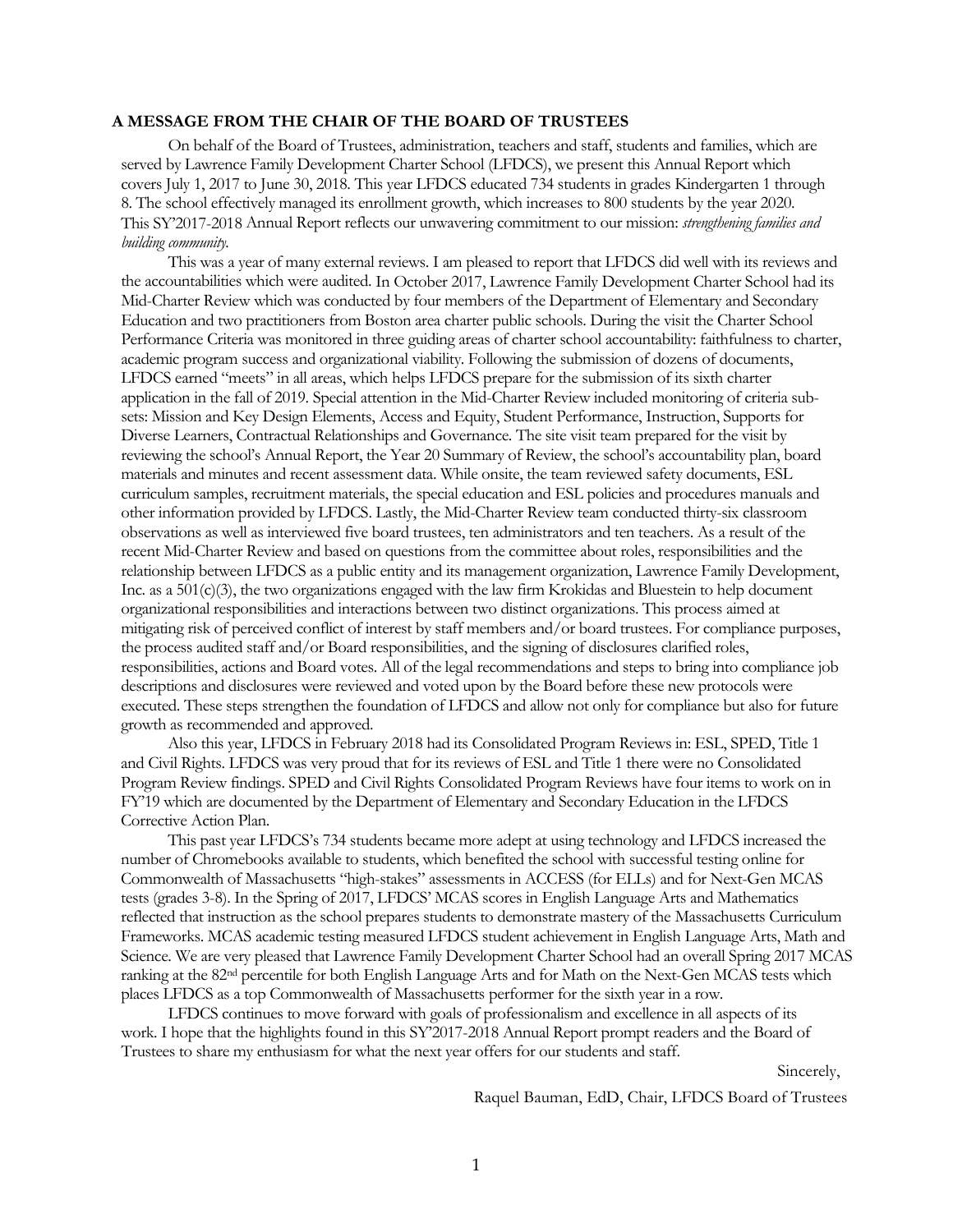#### **INTRODUCTION TO THE SCHOOL**

| <b>Type of Charter</b>                     | Commonwealth                                                                             | Location                                       | Lawrence, MA              |
|--------------------------------------------|------------------------------------------------------------------------------------------|------------------------------------------------|---------------------------|
| <b>Regional or Non-</b><br>Regional?       | Non-Regional                                                                             | Districts in Region                            |                           |
| <b>Year Opened</b>                         | 1995                                                                                     | Year(s) Renewed                                | 2000, 2005, 2010,<br>2015 |
| <b>Maximum Enrollment</b>                  | $740*$                                                                                   | <b>Current Enrollment</b><br>as of 6/30/2018   | 734                       |
| <b>Chartered Grade Span</b>                | K-1-Grade 8                                                                              | <b>Current Grade Span</b>                      | $K-8$                     |
| # of Instructional Days<br>per school year | 180                                                                                      | <b>Students on Waitlist</b><br>as of 6/30/2018 | 239                       |
| <b>School Hours</b>                        | K-1-Gr. 1<br>7:45am-3:10pm<br>7:45am-3:20pm<br>Grs. $2-4$<br>7:45am-3:30pm<br>Grs. $5-8$ | Age of School                                  | 23 years                  |

\*800 students by 2020

#### **Mission Statement**

**Strong families, working in partnership with the school as advocates for academic achievement, will create an environment where every child has the opportunity to acquire the foundation skills and habits of mind that foster life-long learning, citizenship participation and personal fulfillment.**

# **SCHOOL PERFORMANCE AND PROGRAM IMPLEMENTATION**

# I. Faithfulness to Charter

### **Mission and Key Design Elements**

LFDCS, in its 23 years of existence, has maintained the philosophy of its founders based on its Mission (see above) and the Key Design Elements through which it operates its charter and sets its accountability goals. The governance structure exemplifies the mission of the school by ensuring that the board make-up consistently has parents involved at every level of the school including its governance structure.

#### **Key design elements are:**

- **1. Parent Engagement -** Parents are engaged as "advocates for their children" as an essential element of our history.
- **2. Dual Language -** LFDCS designs its school with a dual-language mission to respond to the wishes of the founding parents that their language and culture would be taught.
- **3. Effective Teaching is Key -** LFDCS hires certified teachers in required fields who also hold high expectations for all students. LFDCS supports effective teaching through grade-level planning and school-wide lesson plan templates using standards-based instruction. Instructional delivery is organized in grade-level units, and lesson plans are tiered to meet the needs of all students.
- **4. Partnerships -** LFDCS recognizes that community partners bring additional learning, enrichment and opportunities to our students, and we have been consistent in inviting partners who support growth and achievement.
- **5. Governance and Leadership Structure –** Governance supports the vision and mission of LFDCS. A thirteen-member board, comprised of directors of LFD, Inc., the Management Organization, seven parents of students enrolled at the school, alumnus of the school, alumnus parents of the school and/or community stakeholders with knowledge of the school. A parent trustee serves on the Board and on the School Site Council, to regularly inform board trustees on parent views of all aspects of curriculum, programs, student academic growth and any need for new policies.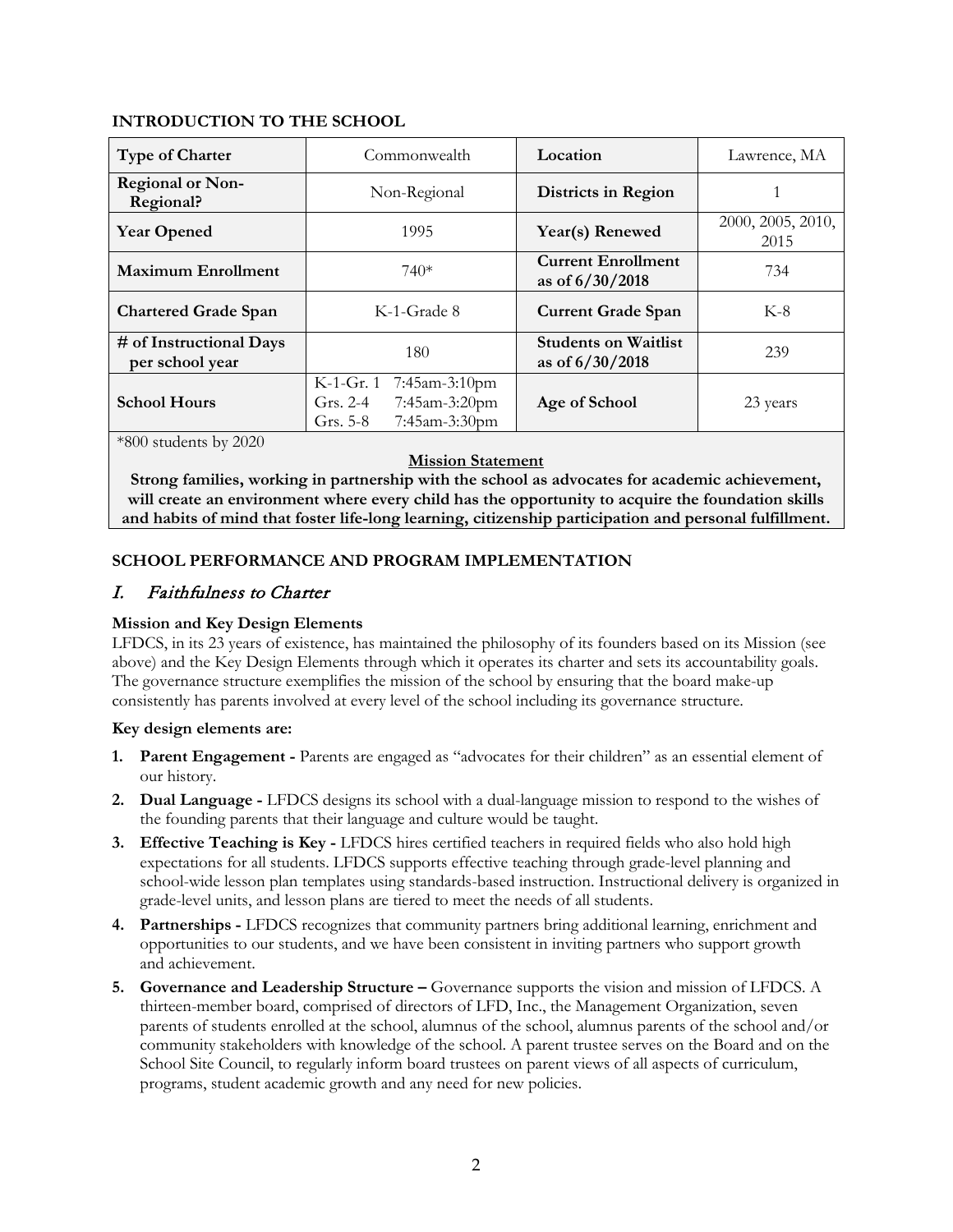The key evidence of how LFDCS implemented these design elements was demonstrated in SY'2017-2018 by:

- **Parent satisfaction** which was cultivated and evaluated through use of annual parent surveys and parent participation at School Site Council and Special Education PAC evening meetings and morning coffees which provide important ways in which parents can be involved with the school.
- **Parents worked in partnership for academic achievement** this past year at Math Title Three workshops for ELL students, a Grade 4 State Fair, Science Fairs and the High School Fair, while 100% of parents participated in report card conferences.
- **Parents obtained citizenship attainment, English language skills and personal fulfillment** by taking advantage of reduced cost ESL and citizenship classes at the Maria del Pilar Quintana Family Center.
- **ELL/RTI (Response to Intervention) Protocols,** led by the ELL/RTI Coordinator, organized and facilitated instructional offerings and benchmarking to assure that LFDCS met the needs of all students. The Coordinator assisted teachers in recommending needs-based groupings and students' participation in Summer Academy, which provided beyond-the-school-day specialized instruction for students in grades 1-6. Additionally, RTI practices are adopted at LFDCS and at the Lawrence Family Development, Inc.'s school turnaround project with the Lawrence Public Schools.
- **Professional development** for staff this past year focused on the foundational skills for all students. Of key importance each year is the one full week of Teachers' In-service offerings which included: How to use MAP testing to inform instruction; instruction for teachers on the use of *Schoology* (the adopted Learning Management System), instruction for teachers on the new ELA curriculum *Journeys* reading and writing resources. Throughout the year, and school-wide, professional development sessions were offered for both ELA and Math curriculum by the Principal with the formation of Math & ELA Curriculum Teams. Another focus, which will continue into SY'2018-2019, is a Technology Integration teacher committee where the Digital Instructor works with teachers in their classrooms, organizes professional learning sessions and leads a *Technology Committee* made up of teachers who create and model exemplar lessons.
- **Partnerships** infused the STEM curriculum and offered applied learning and interdisciplinary practices while meeting curriculum standards. LFDCS expanded its use of the STEM Center (Science, Technology, Engineering, Math) for in-school and after-school instruction by offering multiple new activities for project-based learning. After School programs included a STEM-focused Girl Scouts program, robotics and engineering efforts with the Latino STEM Alliance and a new partnership with the Iyer Foundation for moving students from beginning levels in coding and robotics to the intermediate levels.

#### **Amendments to the Charter**

There were not amendments for SY'2017-2018.

#### **Access and Equity**

Lawrence Family Development Charter School aims to minimize suspensions as a consequence. Suspensions are reserved for infractions that are repeated and/or harmful to others. When suspension is necessary, the procedures in the Parent/Student Handbook are carefully followed. The Principal and Heads of School have addressed the use of suspensions as a consequence by providing more in-class support, focusing on logical consequences for behaviors, providing opportunities for a break or a walk and working with parents on an ongoing basis. With few exceptions, suspension rates have remained stable, with no subgroup reaching 5%.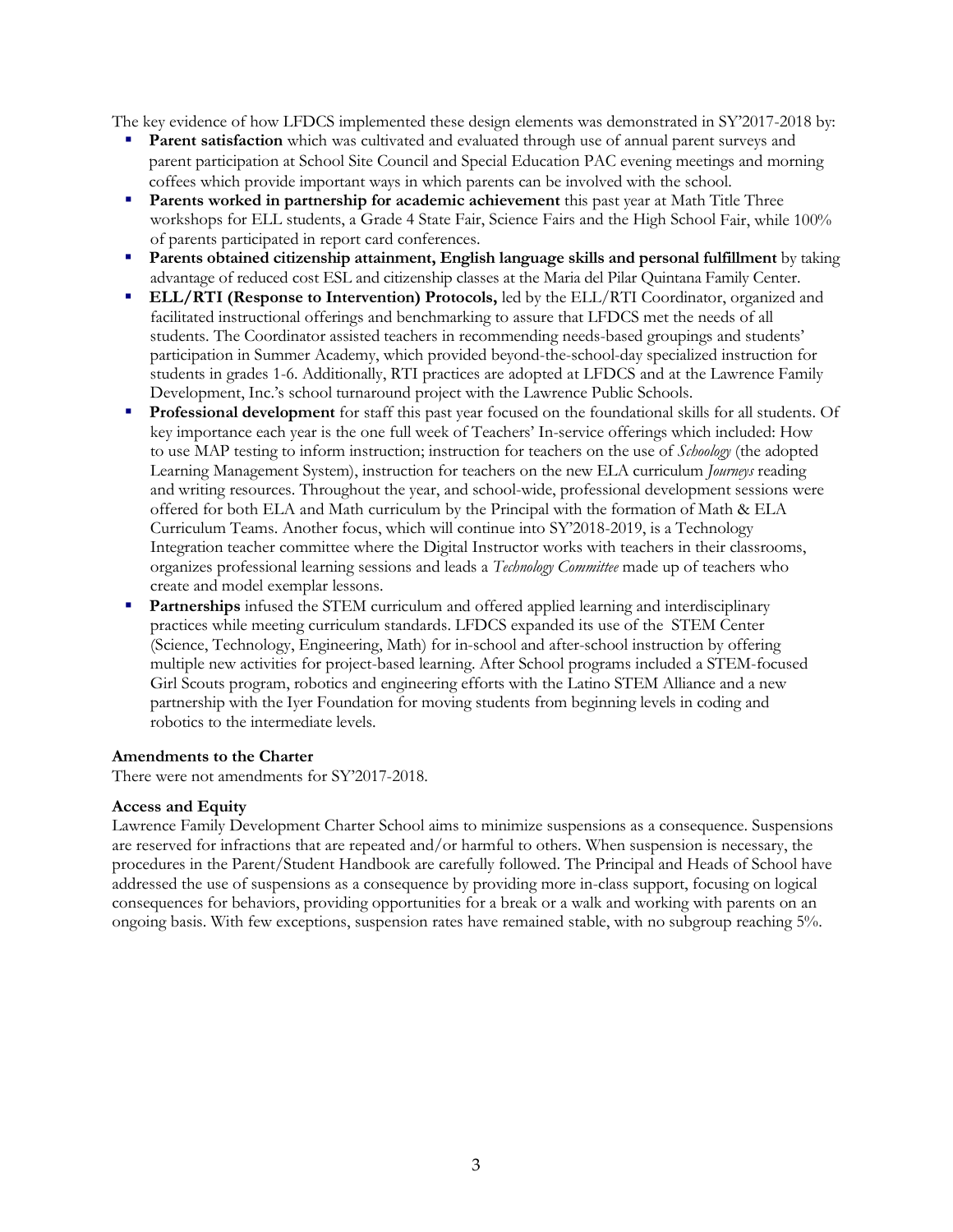# **DISSEMINATION EFFORTS**

| <b>Best Practice Shared</b>                                                                                                                                                                                                                                                                      | Vehicle for<br><b>Dissemination</b>                                                                                                                                                                                                                                                             | Who at the school<br>was involved with<br>the dissemination<br>efforts?                                                                                                                             | Criteria that<br>best aligns to<br>the shared<br>best practice | With whom did the<br>school disseminate<br>its best practices?                                                                                                                                       | Result of dissemination (List any<br>resulting artifacts, materials, agendas, or<br>results from partners. Also indicate if the<br>school received grant funding to<br>disseminate and if a grant report<br>was written.)                                                                                                                                                                            |
|--------------------------------------------------------------------------------------------------------------------------------------------------------------------------------------------------------------------------------------------------------------------------------------------------|-------------------------------------------------------------------------------------------------------------------------------------------------------------------------------------------------------------------------------------------------------------------------------------------------|-----------------------------------------------------------------------------------------------------------------------------------------------------------------------------------------------------|----------------------------------------------------------------|------------------------------------------------------------------------------------------------------------------------------------------------------------------------------------------------------|------------------------------------------------------------------------------------------------------------------------------------------------------------------------------------------------------------------------------------------------------------------------------------------------------------------------------------------------------------------------------------------------------|
| partnerships with<br>another school<br>implementing key<br>aspects of the charter<br>school's program<br>active participation in<br>district turnaround<br>efforts<br>sharing resources or<br>programs developed<br>at the charter school<br>• hosting LPS<br>educators at the<br>charter school | Lawrence Family<br>Development, Inc.<br>shared its charter<br>school innovative<br>practices with the<br>Lawrence Public<br>Schools' Lawrence<br>Family Public Academy<br>(LFPA). The Lawrence<br>Public Schools' School<br>Turnaround/Targeted<br>Assistance Project is in<br>its fourth year. | • LFDCS Asst.<br>Superintendent<br>• LPS Principal<br>• Early Childhood<br>Lead Teachers<br>• K-1 and K-2 lead<br>teachers from<br>LFDCS (one<br>additional teacher<br>during a maternity<br>leave) | Instruction                                                    | Lawrence Public<br>Schools'<br>Lawrence Family<br>Public Academy<br>(LFPA), Lowell<br>St., Lawrence<br>Public Schools'<br>School<br>Turnaround/<br>Targeted Assistance<br>Project 4-year<br>contract | Monthly meeting agendas and<br>minutes which are held by both<br>organizations<br>• City-wide MAP test results<br>FY18 Budgets for School<br>Turnaround/Targeted Assistance Project<br>Calendars of dates for LPS and LFDCS<br>collaboration<br>• Disclosures/job descriptions showing<br>the work done by LFDCS employees<br>involved in turnaround efforts by<br>Lawrence Family Development, Inc. |
| partnerships with<br>other schools<br>implementing key<br>successful aspects of<br>the charter school's<br>program<br>active participation in<br>district turnaround<br>efforts sharing<br>resources or programs<br>developed at the<br>charter school                                           | LFDCS organized its<br>RTI (Response to<br>Intervention) effort for<br>the Lawrence Public<br>Schools' School<br>Turnaround/Targeted<br>Assistance Project at<br>LPS' Lawrence Family<br>Public Academy.                                                                                        | • LFPA Principal<br>• Early Childhood<br>teachers for<br>mentoring<br>$\bullet$ ELL/RTI<br>Coordinator from<br><b>LFDCS</b><br>• K-1 and K-2 lead<br>teachers from<br><b>LFDCS</b>                  | Professional<br>Climate                                        | Lawrence Public<br>Schools'<br>Lawrence Family<br>Public Academy<br>(LFPA), Lowell<br>St., Lawrence<br>Public Schools'<br>School<br>Turnaround/<br>Targeted Assistance<br>Project 4-year<br>contract | • RTI results (DIBELS & MAP<br>assessment); data charts for groups and<br>RTI folders for each student<br>• RTI monthly meeting agendas and<br>minutes held by both organizations LFD,<br>Inc (a $501(c)(3)$ non-profit and LFDCS's<br>management organization)<br>• Annual Reports for FY'15, FY'16 and<br>FY'17                                                                                    |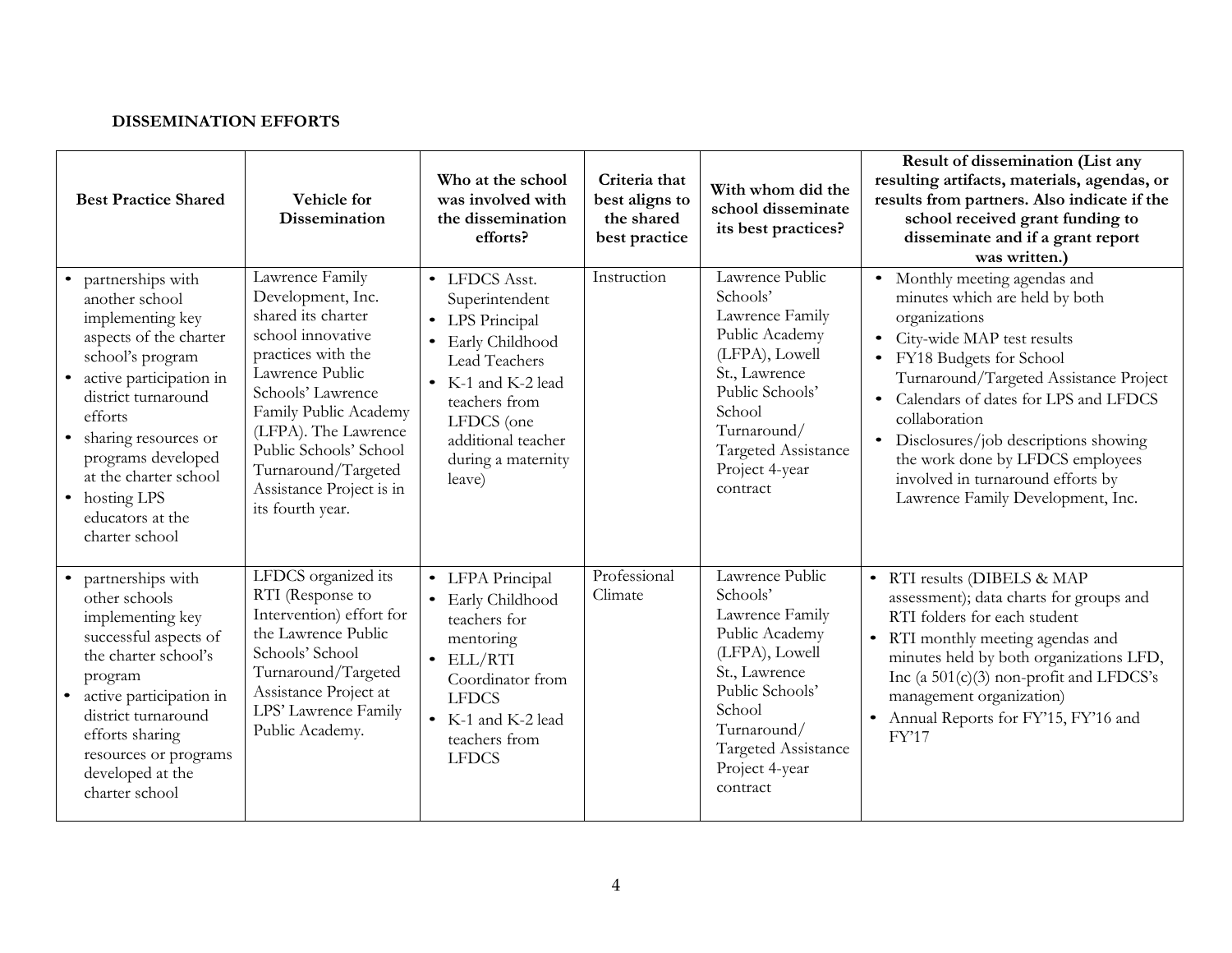| <b>Best Practice Shared</b>                                                                                                                                                                                                                                     | Vehicle for<br>Dissemination                                                                                                                                                                  | Who at the school<br>was involved with<br>the dissemination<br>efforts?                                                                                                                                  | Criteria that<br>best aligns to<br>the shared<br>best practice | With whom did<br>the school<br>disseminate its<br>best practices?                                                                                                                                 | Result of dissemination (List any<br>resulting artifacts, materials, agendas, or<br>results from partners. Also indicate if the<br>school received grant funding to<br>disseminate and if a grant report was<br>written.) |
|-----------------------------------------------------------------------------------------------------------------------------------------------------------------------------------------------------------------------------------------------------------------|-----------------------------------------------------------------------------------------------------------------------------------------------------------------------------------------------|----------------------------------------------------------------------------------------------------------------------------------------------------------------------------------------------------------|----------------------------------------------------------------|---------------------------------------------------------------------------------------------------------------------------------------------------------------------------------------------------|---------------------------------------------------------------------------------------------------------------------------------------------------------------------------------------------------------------------------|
| partnerships with<br>other schools<br>implementing key<br>successful aspects of<br>the charter school's<br>program<br>active participation in<br>$\bullet$<br>district turnaround<br>efforts                                                                    | Rotation of 2 LFDCS<br>lead teachers who<br>taught their Lawrence<br>Public School<br>colleagues how<br>to collaborate on<br>lesson plan<br>development and use<br>of Schoology.              | two LFDCS lead<br>teachers on loan from<br>LFDCS to Lawrence<br>Public Schools                                                                                                                           | School<br>Leadership                                           | Lawrence Public<br>Schools' (LFPA),<br>LPS Turnaround/<br>Targeted<br>Assistance Project<br>4-year contract                                                                                       | • Team Leadership and teachers' use of<br>Schoology meetings/organizational<br>charts<br>ESE evaluation rubrics for lead<br>teachers<br>Impact of LFDCS curriculum<br>$\bullet$<br>Calendar of activities                 |
| partnerships with<br>other schools<br>implementing key<br>successful aspects of<br>the charter school's<br>program<br>active<br>participation in<br>district<br>turnaround<br>efforts<br>sharing resources<br>or programs<br>developed at the<br>charter school | In FY'17, LFDCS<br>adopted the LFPA<br>assessment tool by<br>using MAP, adding a<br>common benchmark<br>assessment<br>adding Schoology as<br>common lesson<br>planning tool at<br><b>LFPA</b> | $\bullet$ LFPA<br>Principal<br>• Early Childhood<br>teachers for<br>mentoring<br>$\bullet$ ELL/RTI<br>Coordinator<br>• two LFDCS lead<br>teachers on loan<br>from LFDCS to<br>Lawrence Public<br>Schools | Curriculum                                                     | Lawrence Public<br>Schools' Lawrence<br>Family Public<br>Academy (LFPA),<br>Lowell St.,<br>Lawrence Public<br>Schools' School<br>Turnaround/<br>Targeted<br>Assistance Project<br>4-year contract | • Team Leadership<br>mtgs./organizational charts<br>• Lesson Plan artifacts in Schoology<br>Effect of implementation of<br>$\bullet$<br>LFDCS curriculum                                                                  |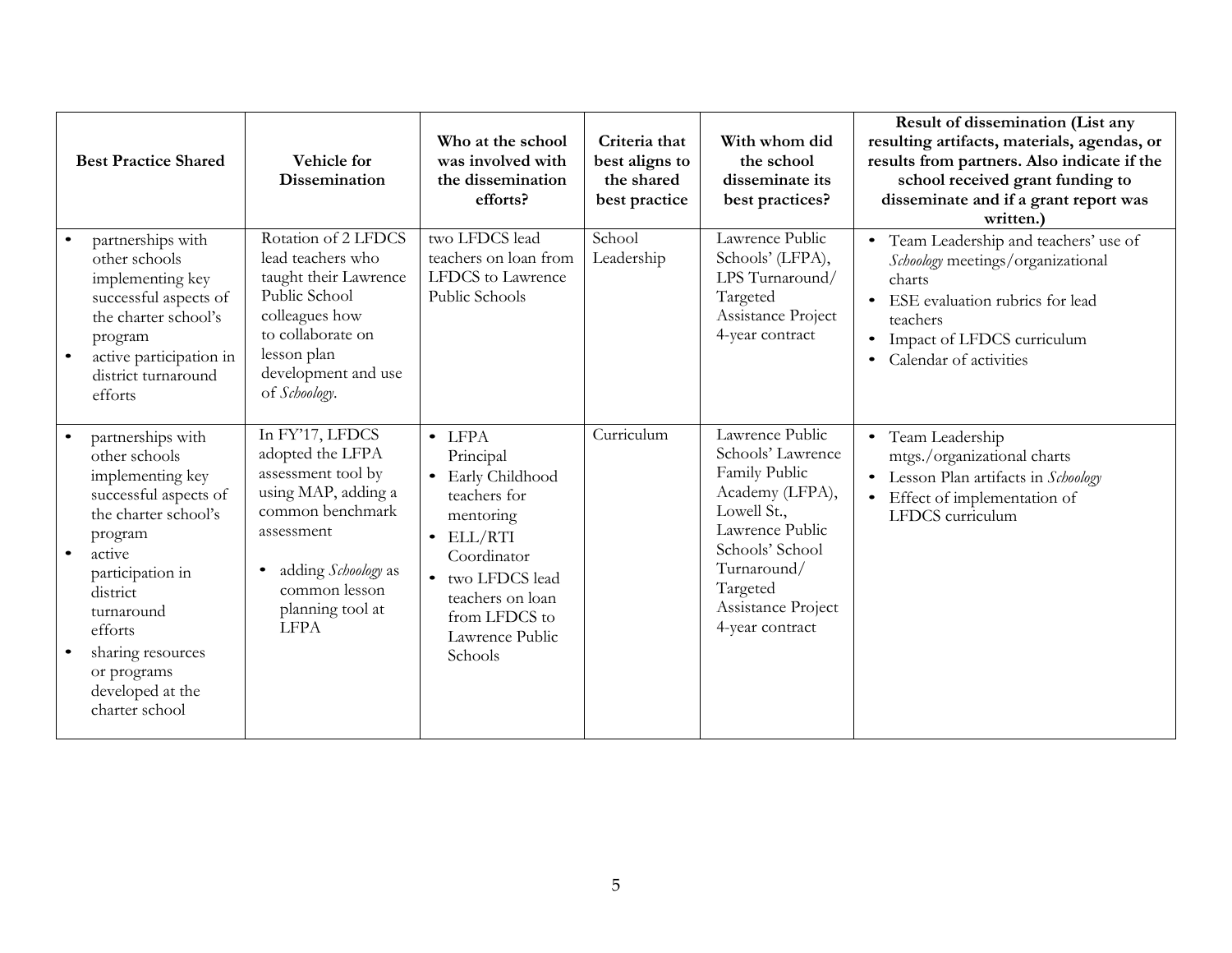| <b>Best Practice Shared</b>                                                                                                                                                                                                              | Vehicle for<br><b>Dissemination</b>                                                                                                                                                                            | Who at the school<br>was involved with<br>the dissemination<br>efforts?                       | Criteria that<br>best aligns to<br>the shared<br>best practice | With whom did<br>the school<br>disseminate its<br>best practices?                                                       | Result of dissemination (List any<br>resulting artifacts, materials, agendas, or<br>results from partners. Also indicate if the<br>school received grant funding to<br>disseminate and if a grant report was<br>written.)                                                               |
|------------------------------------------------------------------------------------------------------------------------------------------------------------------------------------------------------------------------------------------|----------------------------------------------------------------------------------------------------------------------------------------------------------------------------------------------------------------|-----------------------------------------------------------------------------------------------|----------------------------------------------------------------|-------------------------------------------------------------------------------------------------------------------------|-----------------------------------------------------------------------------------------------------------------------------------------------------------------------------------------------------------------------------------------------------------------------------------------|
| partnerships with<br>other schools<br>implementing key<br>successful aspects of<br>the charter school's<br>program<br>hosting other<br>$\bullet$<br>educators at the<br>charter school                                                   | Lawrence Family<br>Development Charter<br>School shared RTI<br>practices with<br>Massachusetts<br>charter school<br>leaders to learn<br>components of<br>LFDCS'<br>effective Response to<br>Intervention (RTI) | ELL/RTI<br>Coordinator                                                                        | Professional<br>Climate                                        | Massachusetts<br>Charter School<br>Association<br>(Community of<br>Practice<br>Professional<br>Development<br>Sessions) | • RTI session agenda and slides<br>• RTI resources and registration for Schoology<br>access<br>• Videotape of RTI to see a live session<br>• Requests for support to support other<br>schools with the RTI<br>process/implementation                                                    |
| presented at<br>$\bullet$<br>professional<br>conferences about its<br>innovative school<br>practices                                                                                                                                     | During 2017-18<br>submitted proposals<br>to MASSCUE and<br>National Charter<br>School Association<br>Conference. Selected<br>for the MASSCUE<br>Conference.                                                    | Digital Instructor<br>$\bullet$<br>Teachers of the<br><b>LFDCS</b><br>Technology<br>Committee | Professional<br>Climate                                        | Conference<br>attendees at<br>MASSCUE sessions                                                                          | • Conferences' bios of presenters, slides,<br>agenda<br>• TechTalk resources, handouts and<br>Videotapes<br>Schoology-housed artifacts<br>$\bullet$<br>• Participants conferences registration and<br>session evaluations                                                               |
| • sharing resources<br>or programs<br>developed at the<br>charter school<br>designed and<br>$\bullet$<br>administered a one-<br>day professional<br>development<br>workshop on the<br>essentials of<br>Response to<br>Intervention (RTI) | Brookhaven<br>Innovation Academy<br>located in Norcross,<br>GA                                                                                                                                                 | ELL/RTI<br>$\bullet$<br>Coordinator<br>$\bullet$<br>Head of Lower<br>School                   | Professional<br>Climate                                        | School leaders,<br>classroom teachers<br>and support staff<br>(SPED, ESL, Title 1)                                      | • RTI materials shared (recommendations<br>on DIBELS & MAP assessment<br>collections); examples of data charts for<br>groups and RTI folders for each student.<br>• RTI monthly meeting agendas and minutes<br>as models for replication.<br>• Surveys of participants in the workshops |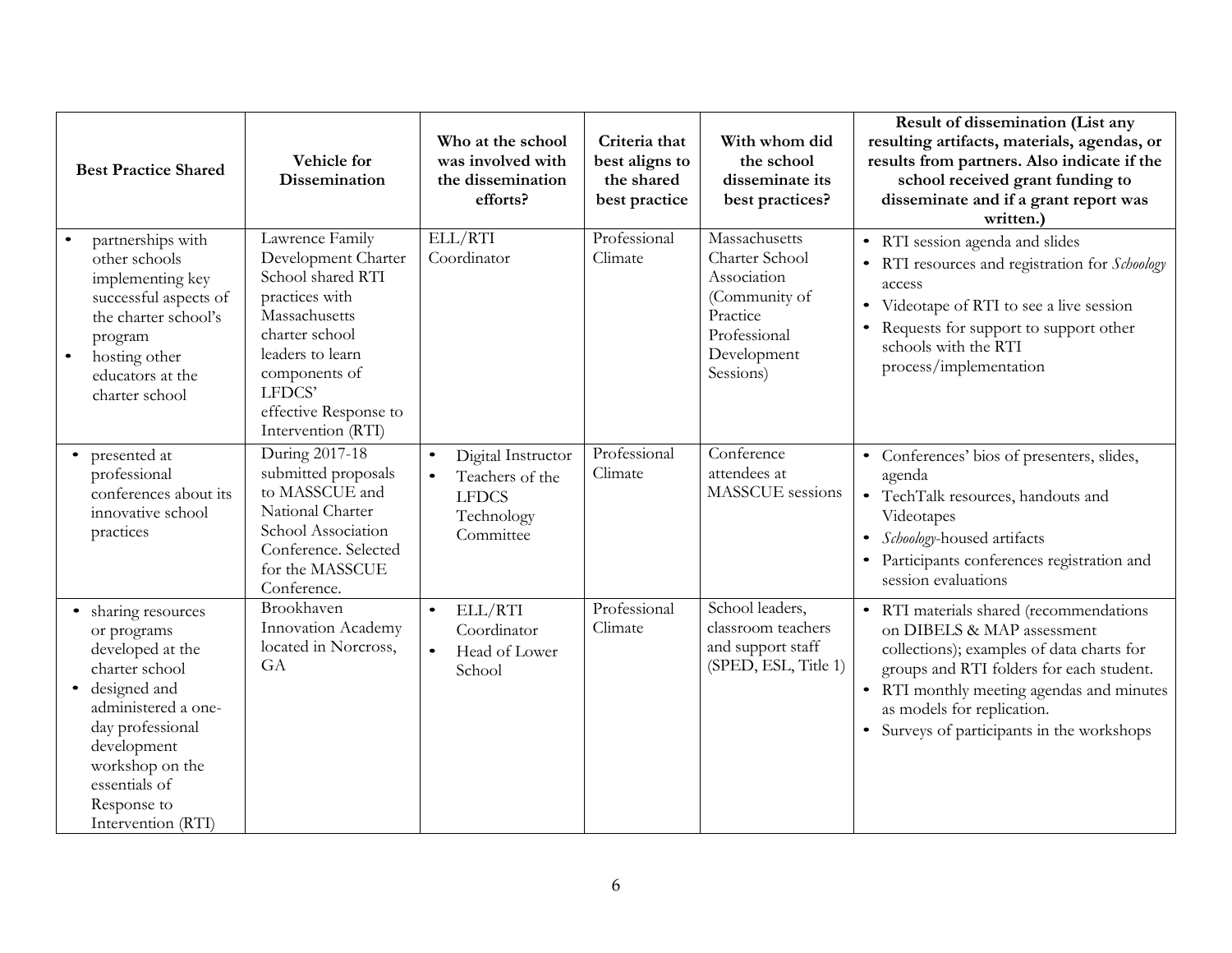# II. Academic Program Success

#### **Student Performance**

**Next Generation MCAS data for Spring 2017 Assessments**

# LFDCS's Report Card link is:

**[http://profiles.doe.mass.edu/reportcard/rc.aspx?linkid=37&orgcode=04540205&fycode=2017](http://profiles.doe.mass.edu/mcas/achievement_level.aspx?linkid=32&orgcode=04540205&orgtypecode=6&Student%20Performance%20SY’2016-2017%20) [&orgtypecode=6&](http://profiles.doe.mass.edu/mcas/achievement_level.aspx?linkid=32&orgcode=04540205&orgtypecode=6&Student%20Performance%20SY’2016-2017%20)**

### **2017-2018 Student Performance on Internal Assessments Campus Level Data** Measures of Academic Progress (MAP) Spring 2018 Students at or Above Benchmark:

- Reading (grades K-2 to 8)  $80\%$
- Math (grades K-2 to 6)  $79.6\%$
- Science (grades 4 to 8)  $82.6\%$
- 76.3% of students in grades 3-8 scored at or above grade level on spring ELA L-FAST (internal) assessments.
- 70.6% of students in grades 3-8 scored at or above grade level on spring Math L-FAST (internal) assessments.
- 82% of students in grades 4-8 scored at or above grade level on spring Science L-FAST (internal) assessments.
- 79.1% of students in grades K-1-8 scored at or above grade level on spring Spanish L-FAST (internal) assessments.

#### **Program Delivery**

#### Curriculum and Instruction

Lawrence Family Development Charter School is aware that the Board of Elementary and Secondary Education voted in March of 2017 to adopt revised learning standards for Mathematics and English Language Arts and Literacy (ELA). Because of the revised standards, and because Lawrence Family Development Charter School continues to look for ways to strengthen teaching and learning, LFDCS has been studying possible revisions to its Mathematics and ELA curricula.

Since September 2016 two teams, one each for Mathematics and English Language Arts/Literacy, have been meeting with the following objective: review current curriculum strengths and weaknesses in reference to standards and LFDCS students' needs, using data to support findings. By spring 2016 the teams had:

- met regularly with each other and the Principal;
- learned how to do a curriculum review;
- reviewed lesson plans and curriculum maps against the standards;
- analyzed current programs for strengths and weaknesses;
- solicited information from grade level or specialist colleagues;
- used data to support their findings; and
- created and presented a report of findings to the full staff.

One curricula change was implemented this year. In August 2016 LFDCS began its adoption of a new ELA curriculum: *The Big Day* (K-1) and *Journeys* (K-2-Grade 4), both published by Houghton-Mifflin Harcourt. This replaces the publisher's previous version of the program, Trophies, which was out of print.

The program is more current, more rigorous and better connected to the standards. It has caused teachers to modify their planning and instruction to accommodate more small group and individualized reading. The program includes connections to Writing, Science and Social Studies. The program was implemented with fidelity this first year, and any modifications that are needed based on student progress will be planned before the new school year begins in August.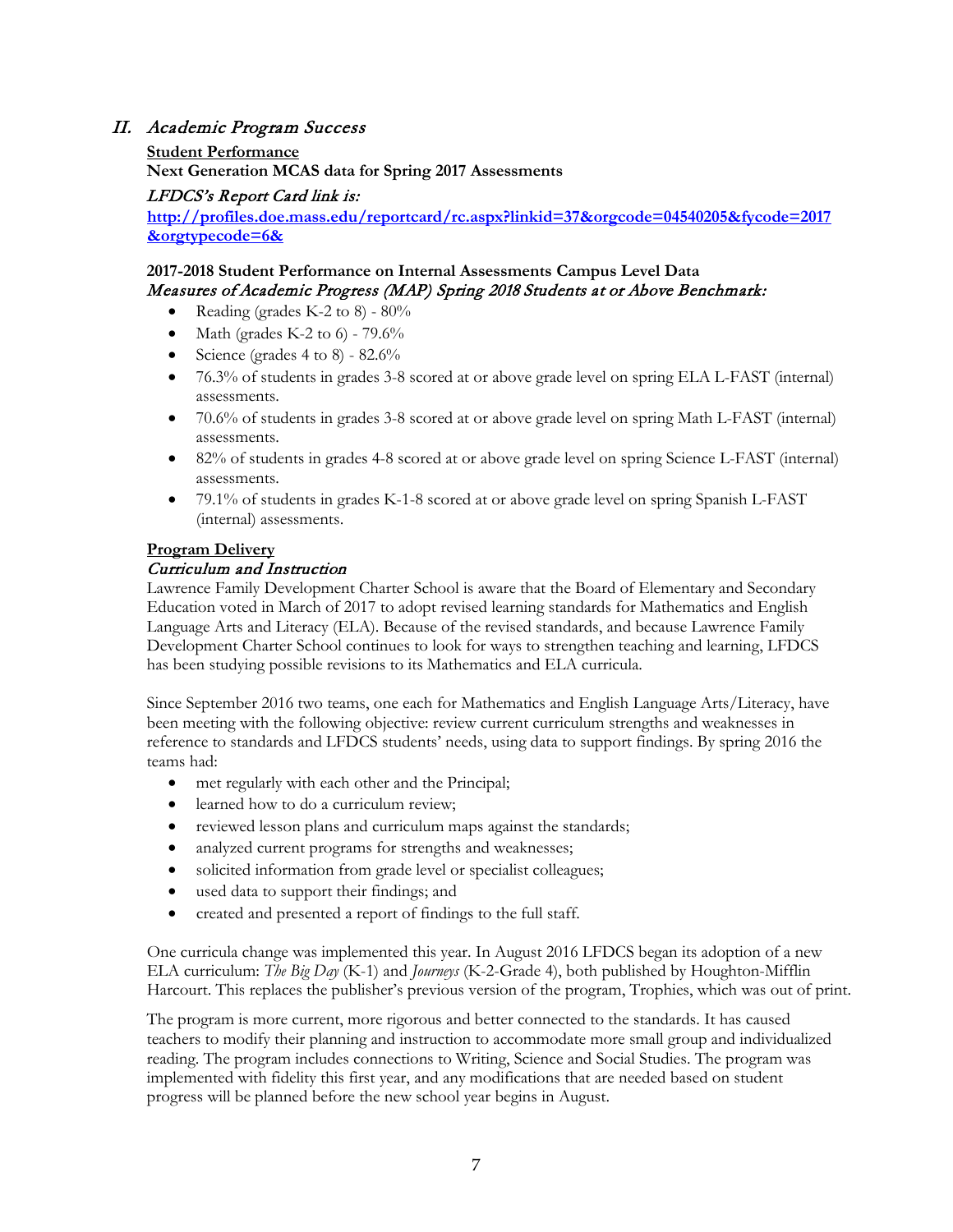# III. Organizational Viability

# **ORGANIZATIONAL STRUCTURE OF THE SCHOOL**

There were no major changes to the SY'2017-2018 Organizational Chart.



**\*do work for LFDCS but are employed by LFD, Inc., the management organization for LFDCS**

#### **Teacher Evaluation**

Lawrence Family Development Charter School uses the Teacher Evaluation System of the Massachusetts Department of Elementary and Secondary Education. The only change in the teacher evaluation system is that the Teacher Compensation System, which outlines teacher salaries, includes information from a teacher's evaluation to increase his/her salary, including Progress Toward Goals and Proficiency levels on the four standards.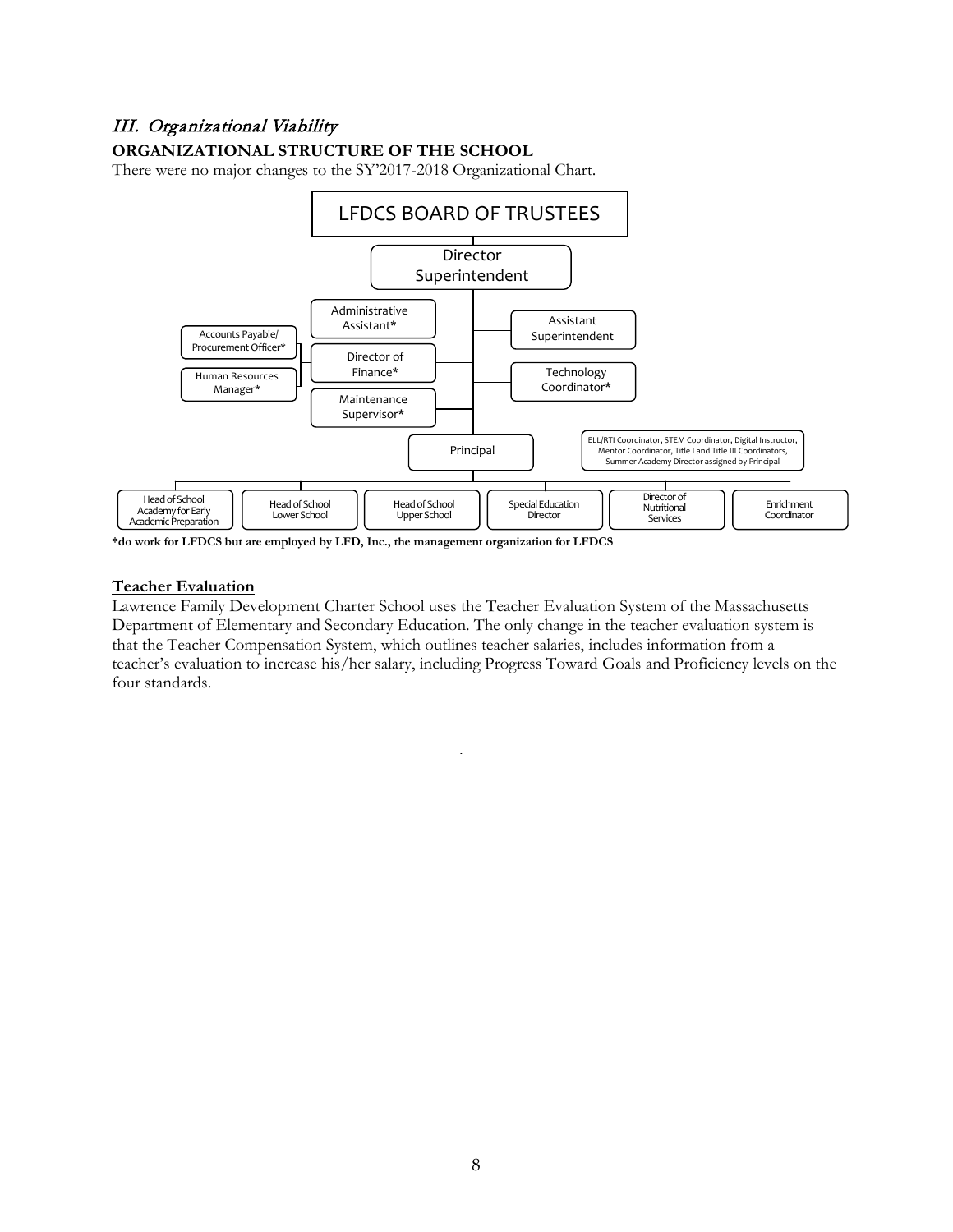# **BUDGET AND FINANCE**

#### **LAWRENCE FAMILY DEVELOPMENT CHARTER SCHOOL**

# **Statements of Activities and Changes in Net Assets (unaudited) and FY'2019 Budget**

*(approved by LFDCS Board of Trustees 6/13/18)*

# **Year ended June 30, 2018**

|                                   | 2018         | <b>APPROVED</b><br>2019 BUDGET |
|-----------------------------------|--------------|--------------------------------|
| <b>REVENUES AND SUPPORT</b>       |              |                                |
| <b>Tuition and Fees</b>           | \$9,257,143  | \$9,595,000                    |
| State grants                      | \$9,020      | \$9,000                        |
| Federal grants                    | \$1,082,047  | \$1,140,000                    |
| Donations                         | \$118,680    | \$148,000                      |
| <b>Food Service</b>               | \$10,936     | \$10,000                       |
| Catering                          | \$88,840     | \$15,000                       |
| <b>Investment Return</b>          | \$6,500      | \$10,000                       |
| <b>Participant Fees</b>           | \$478,432    | \$425,000                      |
| Pension revenue from state        | \$757,024    | \$750,000                      |
| <b>Temporarily Restricted</b>     | $\Omega$     | $\mathbf{0}$                   |
| <b>TOTAL REVENUES AND SUPPORT</b> | \$11,808,622 | \$12,102,000                   |
| <b>EXPENDITURES</b>               |              |                                |
| Salaries, taxes and benefits      | \$7,903,145  | \$8,410,830                    |
| <b>Administrative Expenses</b>    | \$844,602    | \$898,525                      |
| <b>Instructional Expenses</b>     | \$602,467    | \$411,000                      |
| <b>Student Services</b>           | \$510,976    | \$560,700                      |
| <b>Facilities</b>                 | \$1,780,393  | \$1,795,000                    |
| <b>TOTAL EXPENDITURES</b>         | \$11,641,583 | \$12,076,055                   |
| Net Ordinary Income               | \$167,039    | \$25,945                       |
| Depreciation                      | \$113,655    | \$119,000                      |
| <b>CHANGE IN NET POSITION</b>     | \$53,384     | (593,055)                      |
| <b>NET POSITION</b>               |              |                                |
| <b>BEGINNING OF YEAR</b>          | \$3,332,742  | \$3,386,126                    |
| NET POSITION, END OF YEAR         | \$3,386,126  | \$3,293,071                    |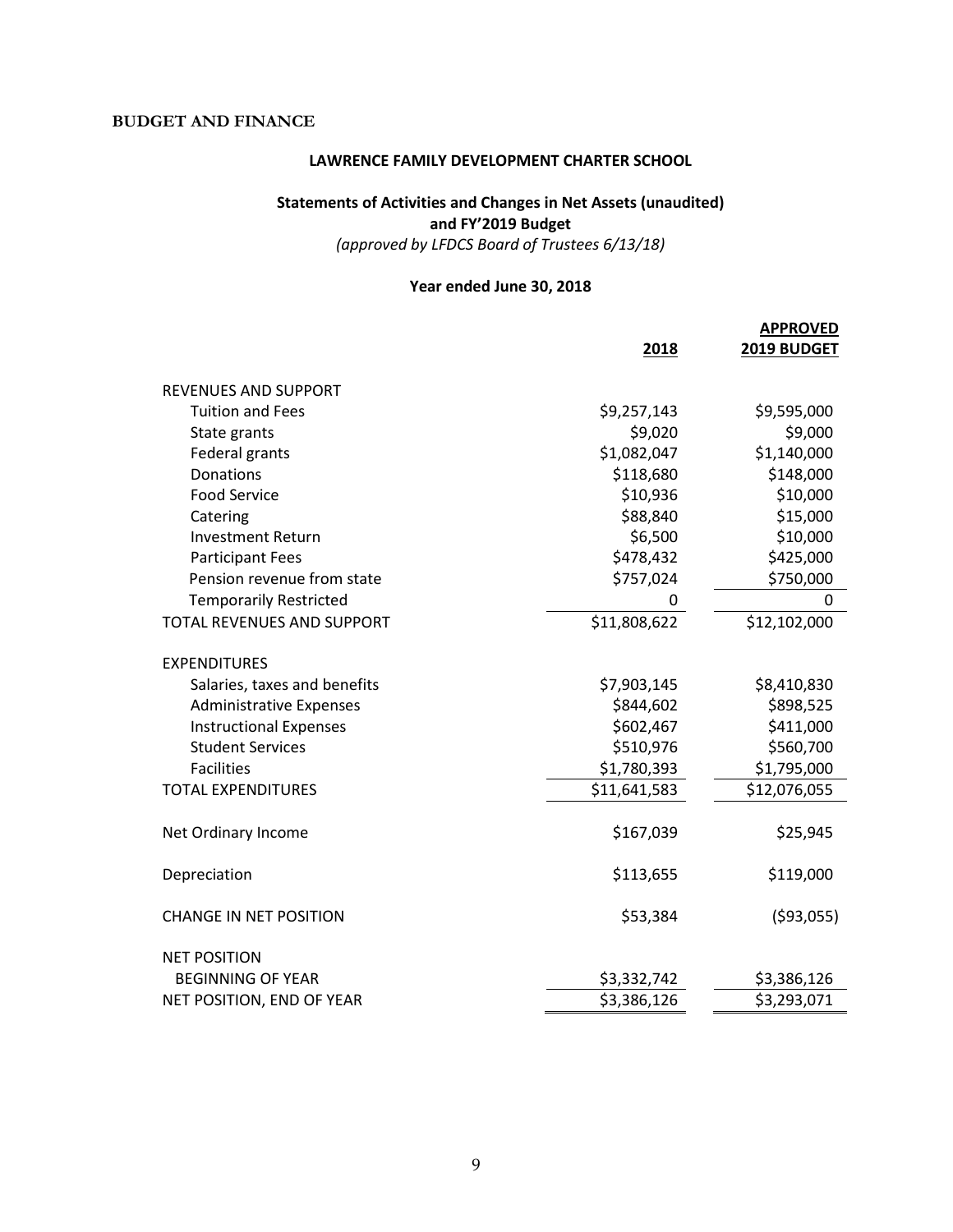# **LAWRENCE FAMILY DEVELOPMENT CHARTER SCHOOL**

# **Statements of Net Assets (unaudited)**

# **June 30, 2017 and 2018**

# **ASSETS**

|                                                |                            | 2018          | 2017          |
|------------------------------------------------|----------------------------|---------------|---------------|
| <b>Current Assets:</b>                         |                            |               |               |
| Cash and Cash Equivalents                      |                            | \$3,429,229   | \$2,556,024   |
| Accounts Receivable, deemed fully collectible  |                            | \$238,365     | \$1,046,101   |
| <b>Related Party Receivable</b>                |                            | \$44,447      | \$25,000      |
| <b>Prepaid Expenses/Deposits</b>               |                            | 0             | \$15,924      |
| <b>Total Current Assets</b>                    |                            | \$3,712,041   | \$3,643,049   |
| Property and Equipment:                        |                            |               |               |
| Leasehold Improvements                         |                            | \$727,376     | \$727,376     |
| <b>Furniture and Equipment</b>                 |                            | \$326,358     | \$305,840     |
| Technology                                     |                            | \$503,666     | \$503,666     |
| Vehicles                                       |                            | \$108,764     | \$86,863      |
| <b>Total Property and Equipment</b>            |                            | \$1,666,164   | \$1,623,745   |
| Less: Accumulated Depreciation                 |                            | (\$1,372,214) | (\$1,258,560) |
| Property and Equipment, Net                    |                            | \$293,949     | \$365,185     |
| <b>TOTAL ASSETS</b>                            |                            | \$4,005,990   | \$4,008,234   |
|                                                | LIABILITIES AND NET ASSETS |               |               |
| <b>LIABILITIES</b>                             |                            |               |               |
| <b>Current Liabilities:</b>                    |                            |               |               |
| <b>Accounts Payable and Accrued Expenses</b>   |                            | \$72,142      | \$91,899      |
| <b>Related Party Payable</b>                   |                            | 0             | 0             |
| Wages and Related Payable                      |                            | \$547,722     | \$583,593     |
|                                                | <b>TOTAL LIABILITIES</b>   | \$619,864     | \$675,492     |
| <b>COMMITMENTS AND COINTINGENT LIABILITIES</b> |                            |               |               |
| <b>NET ASSETS</b>                              |                            |               |               |
| Unrestricted                                   |                            | \$3,386,126   | \$3,272,441   |
| <b>Temporarily Restricted</b>                  |                            | 0             | \$60,301      |
|                                                |                            | \$3,386,126   | \$3,332,742   |
|                                                |                            |               |               |
| <b>TOTAL LIABILITIES AND NET ASSETS</b>        |                            | \$4,005,990   | \$4,008,234   |
|                                                |                            |               |               |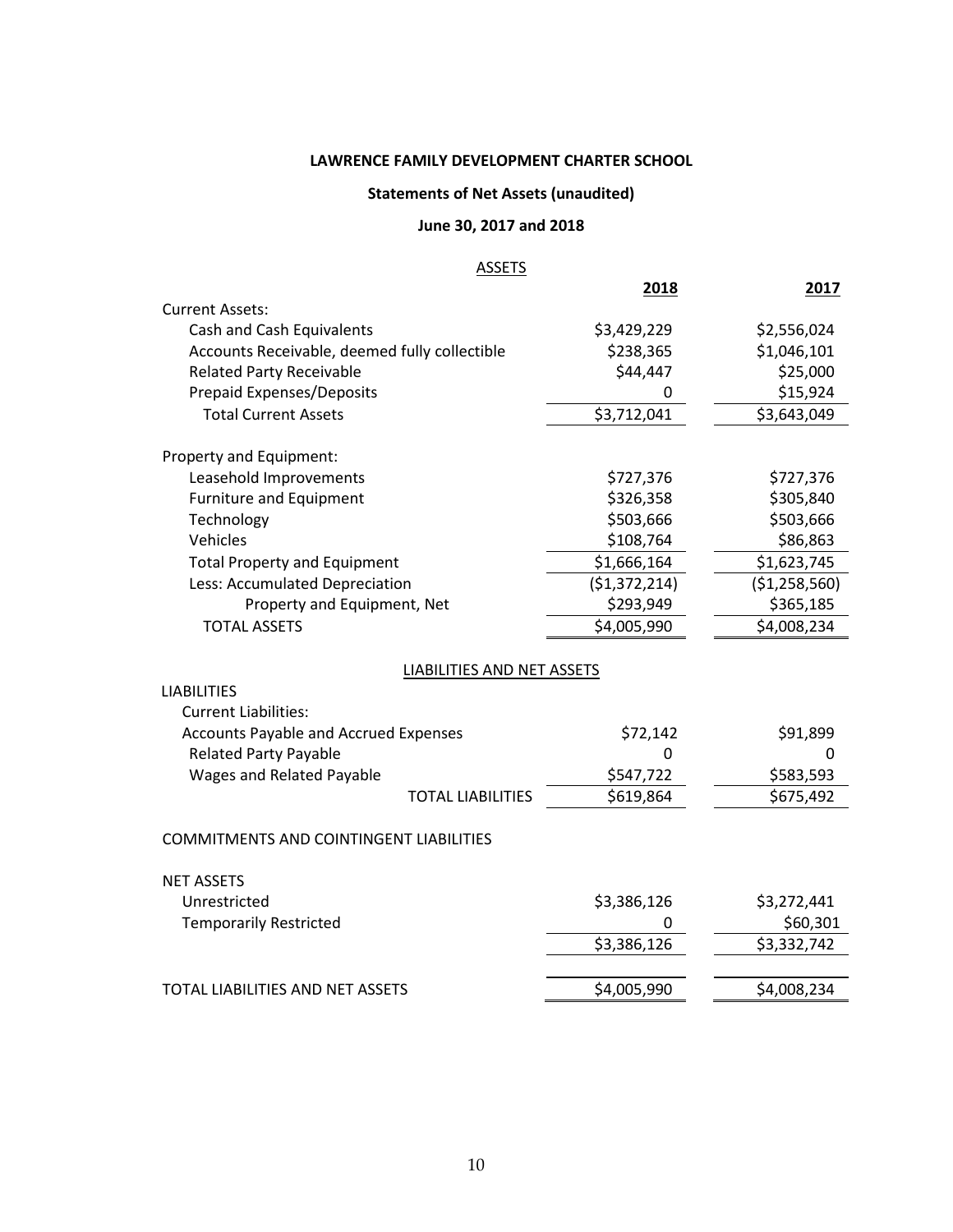#### **CAPITAL PLAN FOR SY'2018-2019**

Lawrence Family Development Charter School has an approved student growth plan to 800 students. In FY'18, LFDCS added an additional fifth grade classroom, and in FY'19 adds an additional sixth grade classroom to the Upper School at 400 Haverhill Street. The student growth hitting the Upper School housed at 400 Haverhill Street is managed because the Upper School has the needed number of regular education classrooms to accommodate this growth. This needed space was acquired when the STEM Center was developed in FY'16, which moved Upper School science classes to the 34 West Street campus. Further, as an Upper School upgrade due to a growing student population, LFDCS purchased new student lockers at a \$26,000 cost. As these additions to the student population occur, LFDCS budgets yearly for materials and furniture at \$5,000 per classroom. This budget is also supported by fundraising for supplementary resources from private foundations, corporate donations and individual donors. Additionally, LFDCS benefits from a relationship with *The Furniture Trust* which provides LFDCS access to high-quality, discarded corporate equipment and furniture donations*.*

During SY'2017-2018, as our enrollment grew to 734 students, LFDCS needed to search for additional art, music and gym classroom space. Lawrence Family Development contemplated constructing a new gymnasium building at 34 West Street, but the design and cost of the needed space proved to be estimated between \$2.6-\$2.9M. It was then decided that locating gymnasium space to rent would be more cost effective. In January 2018, following extensive discussions on adding a new gymnasium to meet the charter school's space needs, Lawrence Family Development Charter School's Board of Trustees approved the Director/Superintendent's commitment to sign a lease with the Lawrence Housing Authority for the rental of a gymnasium and additional classroom and storage space at 580 Haverhill Street, Lawrence, MA. The term for the agreement to rent 580 Haverhill Street by Lawrence Family Development Charter School is January 15, 2018-December 31, 2027. The building was assessed by the Lawrence Family Development Facilities Committee, and as a rental, presents an excellent alternative to constructing a building at 34 West Street. The FY'18 budget reflected additional rent for more space. In January 2018, 580 Haverhill Street became available through a long-term lease of \$86,037 per year for use of the building. For the balance of FY'18, the building was prepared for students by cleaning and painting. It is anticipated that the use of the building in FY'19 will be primarily for our early childhood program (grades kindergarten through grade 1) for instruction in gym, art and music. These students are currently bused from the early childhood location to 400 Haverhill Street, and in FY'19 they will be bused to 580 Haverhill Street. As a rental, 580 Haverhill Street presents as an excellent alternative to constructing a building at 34 West Street.

Past annual reports highlighted the savings garnered by solar panels on all school buildings, and in FY'18, as an extension to this savings, Lawrence Family Development (LFD) did an energy audit to its Railroad Street building. By following the recommendations of lighting and other changes, LFD received a Mass Saves rebate of \$8,000 for its Railroad Street site. Also at this site (which is one of the generously-gifted buildings owned by the management organization) a new heating and air conditioning system was purchased at \$68,000 which moved an antiquated oil burning heating system to an energy-efficient gas heating and hot water system. This replacement was financed as a capitalized maintenance project (as described below for maintenance with funds on reserve through Enterprise Bank). Also at the Academy (Railroad Street site), due to the growing number of students and so that additional children could use the space at the same time, a new playground was installed at a cost of \$26,000 with labor provided by parent volunteers.

#### **Financing for Maintenance Projects**

In June, 2015 the building debt for the campus buildings and improvements were refinanced through a Mass. Development Bond and debt package at a rate of 3.4% with Enterprise Bank. The remaining balance of the Mass. Development Bond to Enterprise Bank of approximately \$500,000 is in an escrow account and is in reserve to fund build-outs for physical education and multipurpose room space.

#### **Capital Reserve Account**

All buildings used by Lawrence Family Development Charter School in SY'2017-2018 are assessed for renovations annually by the maintenance staff of Lawrence Family Development, Inc. Lawrence Family Development Charter School has a reserve fund which could be used for build-outs and maintenance; however, because Lawrence Family Development Charter School rents from Lawrence Family Development, Inc., most facilities and expenses are handled by LFD, Inc. versus LFDCS.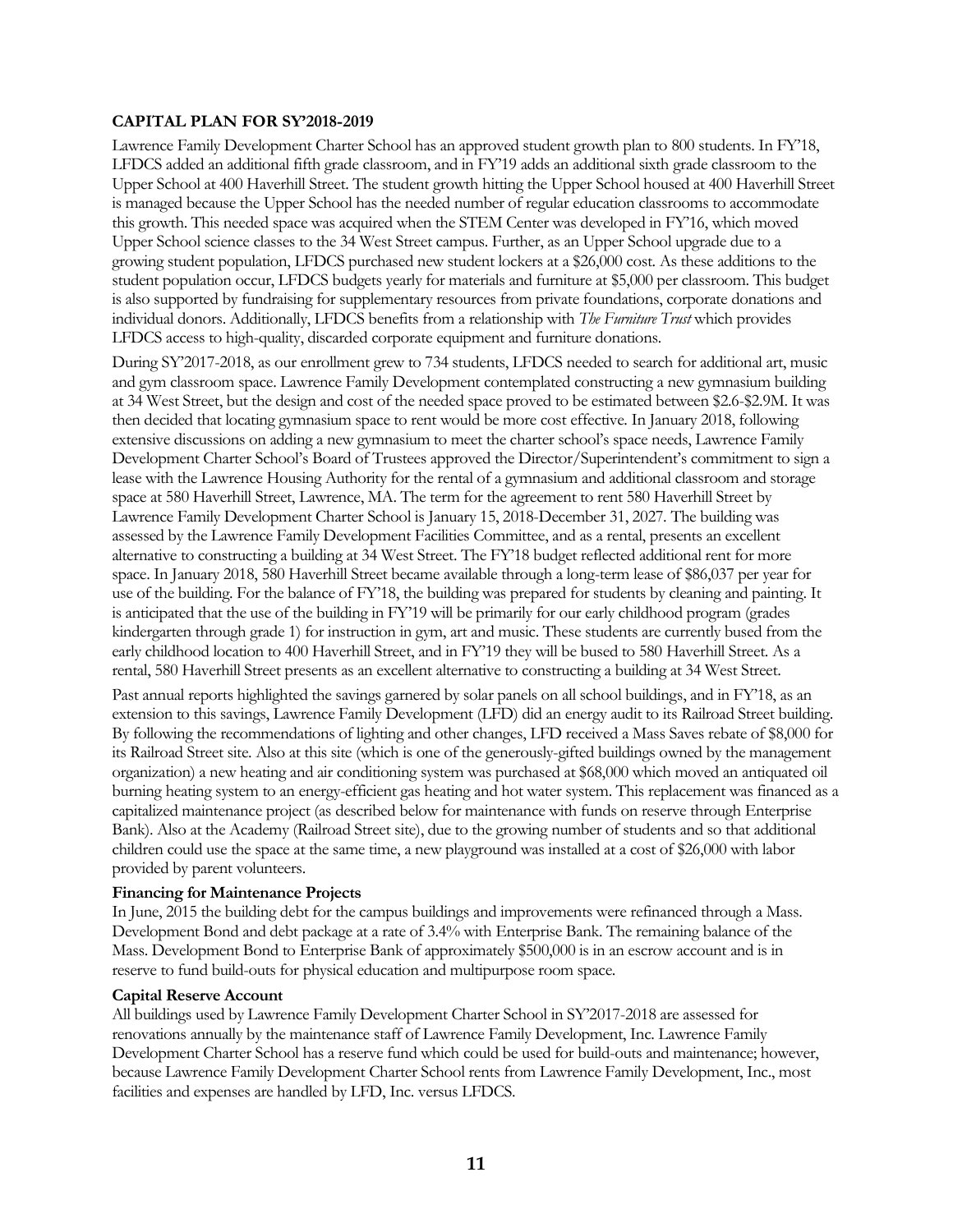# **ADDITIONAL INFORMATION**

# **ACCOUNTABILITY PLAN PERFORMANCE FOR SY'2017-2018**

# I. Faithfulness to Charter

|                                                                                                                                                                                                                                                                    | 2017-2018<br>Performance | Evidence                                                          |
|--------------------------------------------------------------------------------------------------------------------------------------------------------------------------------------------------------------------------------------------------------------------|--------------------------|-------------------------------------------------------------------|
| Key Design Elements: Parent Engagement                                                                                                                                                                                                                             |                          |                                                                   |
| Objective: Lawrence Family Development Charter School parents are meaningfully and consistently involved                                                                                                                                                           |                          |                                                                   |
| in educational decisions; participate in trainings and satisfaction surveys and have roles in school governance.                                                                                                                                                   |                          |                                                                   |
| Measure: (Reach Goal)<br>Annually, for each of the first three academic terms,<br>1.<br>100% of parents participate in parent conferences.                                                                                                                         | Met                      | $100\%$<br>Teachers' Sign-in Sheets                               |
| Measure:<br>2. Parents of grade K-1 students will have a home visit by<br>the Academy Head of School and Parent Liaison to<br>ensure successful student transition to school. School<br>target will be to visit 95% of parents of grade K-1<br>students each year. | Met                      | $100\%$<br>Home Assessment and<br>social/emotional data collected |
| Measure:<br>Each year, 90% of grade K-1 parents will attend a<br>3.<br>"Right from the Start" training and receive a<br>certificate of completion.                                                                                                                 | Met                      | $90\%$<br>Parent Sign-In Sheet<br>Certificates of completion      |

# II. Academic Program Success

|                                                                                                                                                                                                                                                                                                                                                 | 2017-2018<br>Performance                                             | Evidence                                                                                                                                               |  |
|-------------------------------------------------------------------------------------------------------------------------------------------------------------------------------------------------------------------------------------------------------------------------------------------------------------------------------------------------|----------------------------------------------------------------------|--------------------------------------------------------------------------------------------------------------------------------------------------------|--|
| Key Design Element: Dual Language<br><b>Objective:</b> As demonstrated on formative and summative assessments, LFDCS fosters academic language<br>acquisition on all WIDA standards in a dual-language Spanish language program and through ESL in the<br>standards-based curriculum.                                                           |                                                                      |                                                                                                                                                        |  |
| Measure:<br>Each year, 85% of students in grades 3-8 will<br>1.<br>demonstrate at least 50% growth on an internally-<br>designed Spanish language benchmark assessment.                                                                                                                                                                         | Met                                                                  | More than 70% of students in<br>grades 3-8 scored at or above<br>grade level on the spring Spanish<br>language benchmark assessment<br>$(L-FAST)$      |  |
| Measure: (Reach Goal)<br>Each year, 85% of students in grades 3-8 will score at<br>2.<br>or above grade level on spring ELA and Math L-FAST<br>assessments.                                                                                                                                                                                     | Met<br>$ELA: 4-8$<br>Math: 4-6, 8<br>Not Met<br>ELA: 3<br>Math: 3, 7 | Internally-designed assessment<br>based on released questions<br>$(L$ -FAST)                                                                           |  |
| Key Design Element: Effective Teaching<br>Objective: LFDCS hires certified teachers in required fields who also hold high expectations for all students.<br>Teachers grow in effectiveness through in-house sponsored professional development, professional readings,<br>teacher-led workshops and tuition reimbursement for advanced degrees. |                                                                      |                                                                                                                                                        |  |
| Measure:<br>Each year, 100% of teachers who are new to the school<br>1.<br>will successfully complete a 2-year mentoring program<br>with a trained mentor.                                                                                                                                                                                      | Met                                                                  | 100% - Attendance sheets,<br>Meeting Agendas, Certificates of<br>Completion, LFDCS Mentor<br>Program Summary Report in<br>accordance with 603 MMR 7.12 |  |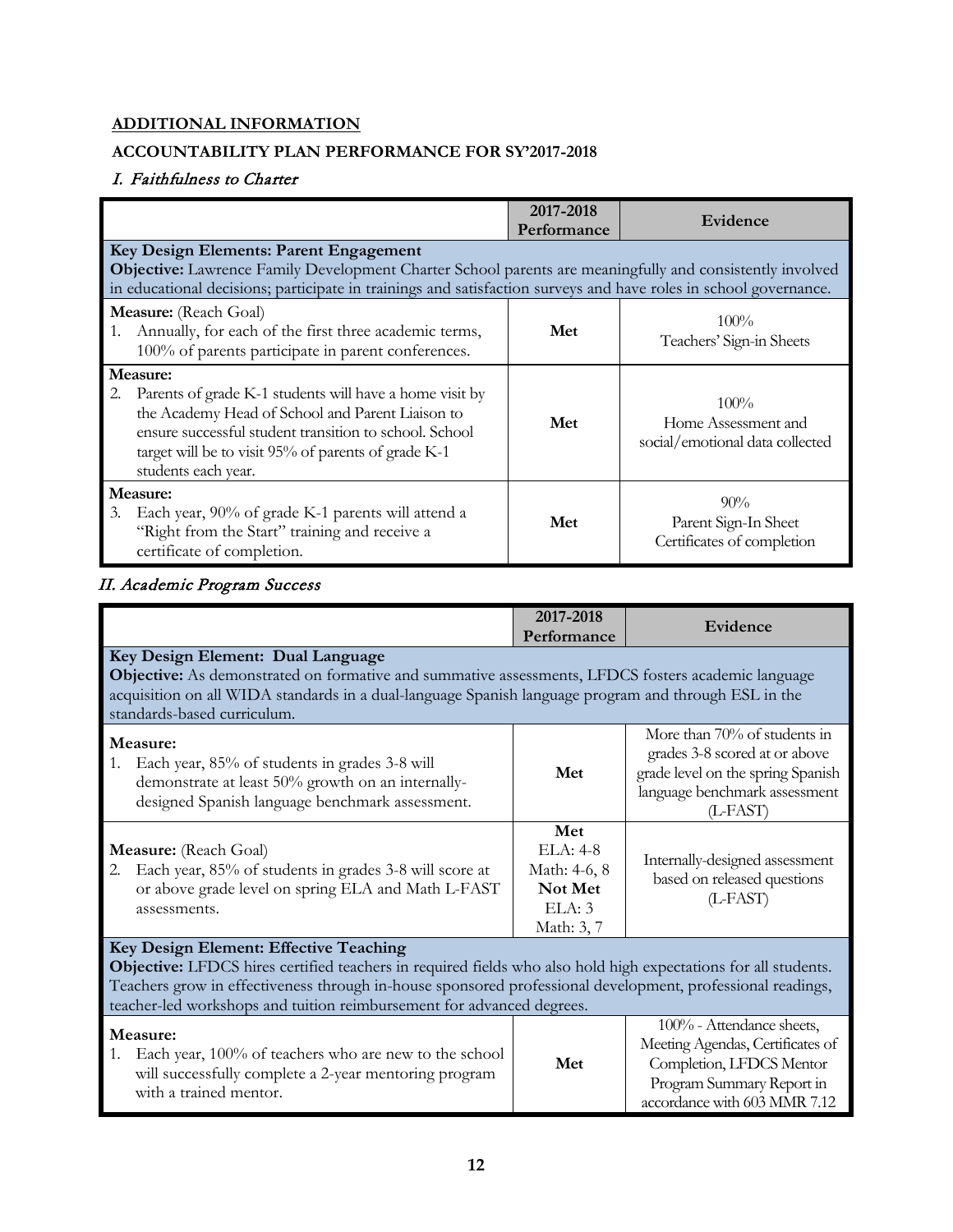| Measure:<br>Through an annual survey distributed to 100% of new<br>teachers, with a 90% return rate, 90% will report<br>satisfaction on a question asking if they were satisfied<br>or highly satisfied with the quality and quantity of<br>mentoring activities offered their first year. | Met                                                                              | <b>Survey Results</b><br>100% return rate<br>100% rated highly satisfied or<br>satisfied with the quality and<br>quantity of mentoring activities<br>offered their first year. |
|--------------------------------------------------------------------------------------------------------------------------------------------------------------------------------------------------------------------------------------------------------------------------------------------|----------------------------------------------------------------------------------|--------------------------------------------------------------------------------------------------------------------------------------------------------------------------------|
| Measure:<br>Each year, 100% of teachers will participate in monthly<br>3.<br>Tech Talk professional learning sessions and integrate at<br>least 2 (a total of 10 or more strategies after five years)<br>new blended learning strategies into their instruction.                           | Met                                                                              | 100%<br>Agendas, Sign-in sheets<br>Heads of School Walkthrough<br>Notes, Lesson Plans<br>Learning Management System<br>(LMS) artifacts in course shells                        |
| Measure:<br>Beginning in November 2015 (after SEI Planning<br>4.<br>Group Project), 95% of all teachers will include SEI<br>strategies into all of their Lesson Plans.                                                                                                                     | Met                                                                              | 100%<br>Lesson Plans posted on<br>Schoology. All lesson plans<br>included SEI strategies using<br><b>WIDA</b> Model Performance<br>Indicators                                  |
| Key Design Element: Partnerships<br>Objective: LFDCS engages community partners to bring additional learning, enrichment and opportunities to<br>our students, and LFDCS is consistent in inviting partners who support growth and achievement.                                            |                                                                                  |                                                                                                                                                                                |
| Measure:<br>Each year, at least one community partner and one<br>1.<br>higher education partner will be engaged for STEM<br>activities.                                                                                                                                                    | Met                                                                              | University of Lowell, Latino<br>STEM Alliance, Museum of<br>Science, Phillips Academy<br>Andover, Iyer Foundation and<br>Girl Scouts of Eastern<br>Massachusetts               |
| Measure:<br>Each year, 80% of students in grades 4-8 will score at<br>or above grade level on spring Science L-FAST<br>assessments.                                                                                                                                                        | <b>Partially Met</b><br>Measure Met<br>in all grades<br>except grade 6,<br>7 & 8 | Science assessments (L-FAST)                                                                                                                                                   |

# III. Organizational Viability

|    |                                                                                                                                                                                                                                                           | 2017-2018<br>Performance | Evidence                                                                                                                                                        |  |
|----|-----------------------------------------------------------------------------------------------------------------------------------------------------------------------------------------------------------------------------------------------------------|--------------------------|-----------------------------------------------------------------------------------------------------------------------------------------------------------------|--|
|    | Key Design Elements: Governance and Leadership Structure                                                                                                                                                                                                  |                          |                                                                                                                                                                 |  |
|    | <b>Objective:</b> Lawrence Family Development Charter School parents are meaningfully and consistently involved                                                                                                                                           |                          |                                                                                                                                                                 |  |
|    | in educational decisions; participate in trainings and satisfaction surveys; and have roles in school governance.                                                                                                                                         |                          |                                                                                                                                                                 |  |
|    | Measure:<br>Through an annual parent survey distributed to 100%<br>of families, with a 75% return rate, 85% of parents will<br>report satisfaction with the effectiveness of the faculty<br>in areas of academic challenge, support and<br>communication. | Met                      | 75% Return Rate<br>96% reported satisfaction<br>School-developed<br>questionnaires and surveys<br>aligned to 10 ESE criterions<br>tracked by the Parent Liaison |  |
| 2. | Measure:<br>Each year, two parents from the School Site Council<br>are voting members of the School Board of Trustees<br>and will vote on every vote required item on the<br>agenda.                                                                      | Met                      | Meeting Agendas<br><b>Meeting Minutes</b>                                                                                                                       |  |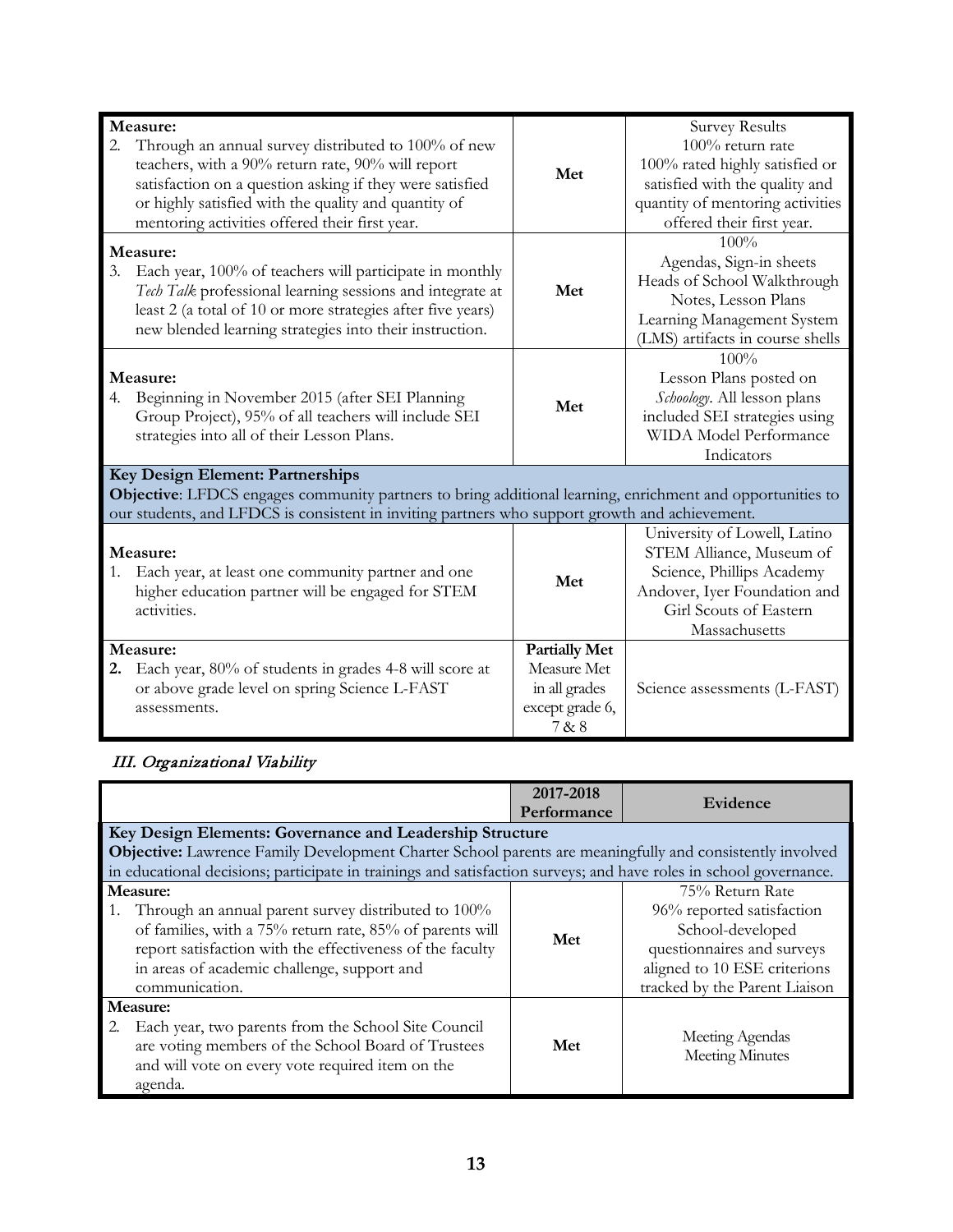| Key Design Element: Partnerships                                                                                      |         |                                  |  |
|-----------------------------------------------------------------------------------------------------------------------|---------|----------------------------------|--|
| Objective: LFDCS works with partners to prepare students for acceptance at admissions-based high schools              |         |                                  |  |
| with scholarships and financial aid.                                                                                  |         |                                  |  |
| Measure: (Reach Goal)                                                                                                 |         | 96%                              |  |
| Each year, 85 % of students who apply to admissions-<br>1.                                                            | Met     | Acceptance letters from          |  |
| based high schools will be accepted at one or more                                                                    |         | admissions-based schools         |  |
| admissions-based high schools.                                                                                        |         |                                  |  |
| Measure:                                                                                                              |         | 11 additional high schools       |  |
| Each year, LFDCS will increase the number of<br>2.                                                                    | Met     | attended the High School Fair in |  |
| admissions-based secondary schools that attend the High                                                               |         | 2017-2018                        |  |
| School Fair for Grade 8 parents and students.                                                                         |         |                                  |  |
|                                                                                                                       |         | 72%                              |  |
|                                                                                                                       |         | Scholarship Letters              |  |
|                                                                                                                       |         | Financial Aid Letters            |  |
| Measure: .(Reach Goal)                                                                                                | Not Met | 32 students were accepted, 6     |  |
| Each year, 85% of students accepted to tuition-based high<br>3.                                                       |         | students chose not to attend     |  |
| schools will receive financial aid and/or merit scholarships                                                          |         | and 23 students received         |  |
|                                                                                                                       |         | financial aid and/or merit       |  |
|                                                                                                                       |         | scholarships                     |  |
| <b>Dissemination</b>                                                                                                  |         |                                  |  |
| <b>Objective:</b> The school provides innovative models for replication and best practices to other public schools in |         |                                  |  |
| the district where the charter school is located as well as beyond the district.                                      |         |                                  |  |
|                                                                                                                       |         | Massachusetts Charter Public     |  |
|                                                                                                                       |         | Schools Association              |  |
|                                                                                                                       |         | (MCPSA) Professional             |  |
| Measure:                                                                                                              |         | Development Workshops,           |  |
| Over the course of the next charter, LFDCS will                                                                       |         | Brookhaven Innovation Academy    |  |
| disseminate best practices related to academic, social                                                                | Met     | Workshop (October 2017),         |  |
| and/or parent engagement models during three or more                                                                  |         | Lawrence Family Public Academy   |  |
| activities per year for different educational organizations.                                                          |         | (School Turnaround Project       |  |
|                                                                                                                       |         | to disseminate best              |  |
|                                                                                                                       |         | instructional practices to the   |  |
|                                                                                                                       |         | Lawrence Public Schools)         |  |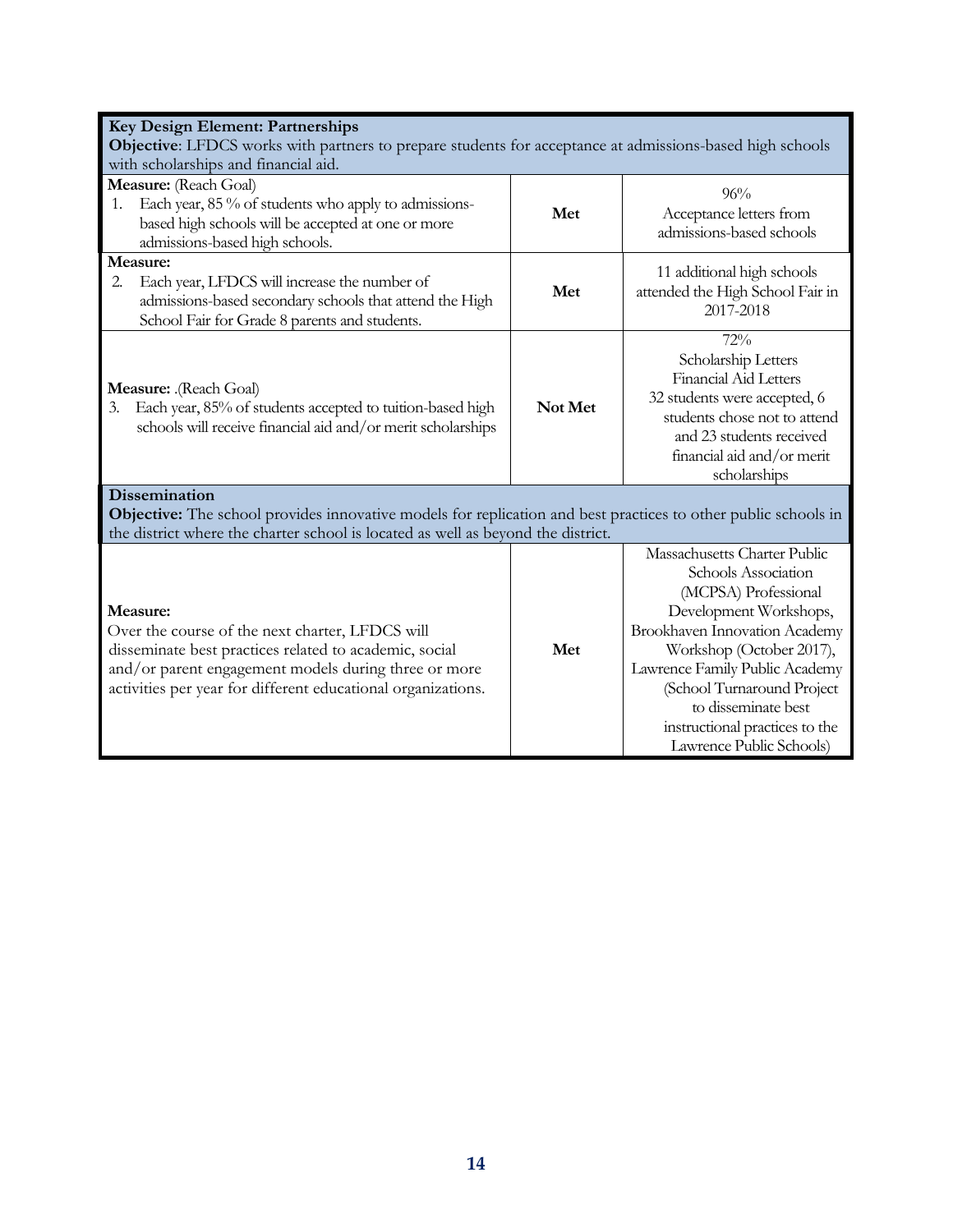# **RECRUITMENT AND RETENTION PLAN**

#### **Recruitment Plan: 2017-2018 Implementation Summary**

### **Success and challenges of implementing the school's recruitment strategies from the 2017-2018 Recruitment Plan**

LFDCS' success with recruitment for 2017-2018 is demonstrated by the number of students interested in enrollment at the school due to its reputation for excellence, dual-language capacity, encouragement of parent involvement and a strong academic program. For 2017-2018, LFDCS successfully reached out to all sections of the City of Lawrence through lottery advertisements in prevalent languages (English, Spanish and French), and posted lottery application details on its website in these prevalent languages. Recruitment success is demonstrated by LFDCS' substantial waiting list. In preparation for the March 2018 lottery, the Assistant Superintendent and Parent Liaison visited with posters to dozens of community daycare sites, churches and neighborhood food markets. For recruitment, LFDCS used its revised recruitment strategies approved by ESE in November 2017. As a member of the gateway cities group of the Massachusetts Charter School Association, LFDCS shared its practices and reviewed other schools' practices via a statewide compendium of strategies. Due to its staffing of bilingual/bicultural professionals, recruitment is done by the school's leadership team and by a bilingual/bicultural Superintendent, as the school demonstrates its commitment to culture and access in a number of ways, including being a dual-language school. LFDCS showcases its 8th grade graduating students' portfolios in both English and Spanish to show the community its content/curriculum and language outcomes of a Level 1 school. Despite oversubscription for enrollment, LFDCS works hard each year on its recruitment plan in order to enroll students in under-represented subgroups, especially when enrollment is below the first quartile and comparison index relative to the same subgroups of the Lawrence Public Schools and Community Day (Prospect). Despite these efforts, the subgroups for Students with Disabilities, Low Income and High Needs remain lower than desired as the school's enrollment grows to 8oo students. LFDCS' recruitment is significantly influenced by sibling preference and a charter which limits acceptance after grade 4. Although the 2017-2018 CHART reflects lower quartile and comparison index scores for low income and high needs students, this year ESE commended LFDCS on its Title 1 Coordinated Program Review for the quality of its school-wide programs for economicallydisadvantaged students.

**Context for subgroup enrollment figures (e.g., high number of siblings enrolled in entry class, reclassification of student subgroup status, etc.)**

On the 2017-2018 CHART, the special education subgroup reflects lower quartile and comparison index scores, yet as LFDCS grows its enrollment to 800 students, the SPED subgroup of 6.2% is higher than the LFDCS baseline in 2010- 2011 of 5.7%. On the 2017-2018 CHART, the high needs and low income subgroups also reflect lower quartile and comparison index scores. For high needs students, a strong RTI program, full-day, two-year kindergarten and the school's dual-language capacity help significantly with language acquisition and addressing the learning and social needs of urban, economically-disadvantaged students—for example, LFDCS combines Sheltered English Immersion with daily ESL classes taught by ESL-certified teachers. The English Language Learner subgroup appears low at 28.8%; however, approximately 69% of the entering students are ELL students; 80.7% of the students have a first language other than English based on home language surveys. Yet, because the majority of ESL students who enter as ELLs reach English proficiency by third grade, the overall school average of 28.8% appears low. A full analysis of home language surveys for incoming K-1 students has not been done because home visits are still occurring for the K-1 entering class, but LFDCS anticipates the number of ELLs entering K-1 in the fall of 2018 will be similar to the past two years (approximately 50 of 72 students – 69%). Additionally, despite its outreach to all subgroups, the number of siblings entering K-1 increased from 33% (FY'16) to 44% (FY'17) to 47% (FY'18) for students entering school in FY'19, which further skews the school's CHART data for certain subgroups. LFDCS' recruitment is influenced by sibling preference.

#### **Incoming Class of K-1 students – SY'2018-2019**

LFDCS hosted its yearly lottery in March 2018 for 72 K-1 seats. Of those 72 seats, 34 (47%) of the available seats were earmarked for applicants who have siblings currently attending the charter school. There were 150 applications for 72 openings. Of these students, LFDCS anticipates three (5%) incoming K-1 special education students. LFDCS anticipates that the number of ELLs entering K-1 in the fall of 2018 will be similar to the past two years (approximately 50 students or 70% of the entering K-1 class).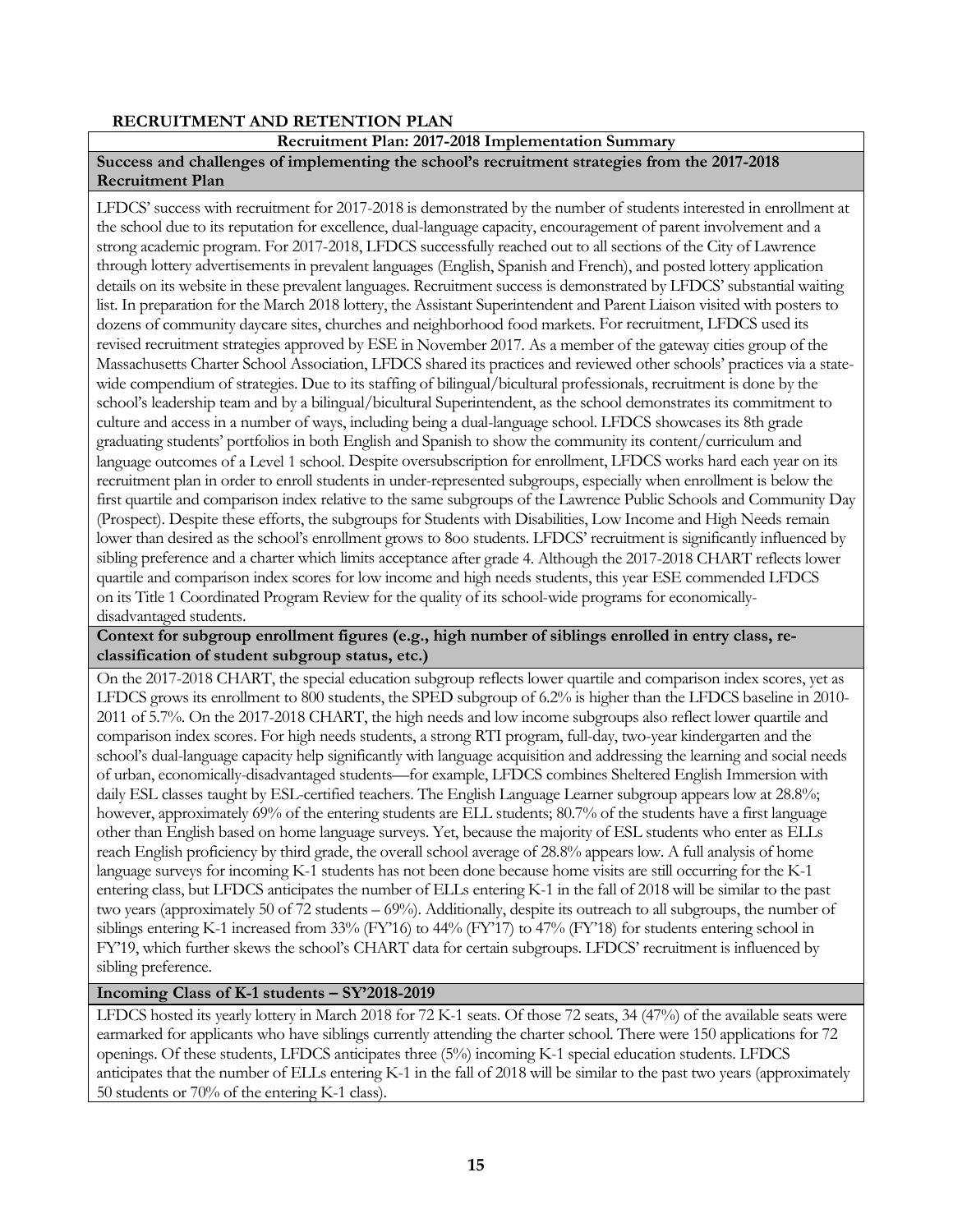#### **General Recruitment Activities for SY'2018-2019**

For recruitment for 2018-2019, Lawrence Family Development Charter School (LFDCS) used revised recruitment strategies approved by ESE in November 2017. As a member of the gateway cities group of the Massachusetts Charter School Association, it shares its practices and reviews other schools' practices via a state-wide compendium of strategies. Due to its staffing of bilingual/bicultural professionals, whenever possible and through its leadership by a bilingual/bicultural Superintendent, the school demonstrates its commitment to culture and access in several ways, including being a dual-language school. LFDCS showcases its 8th grade graduating students' portfolios in both English and Spanish to show the community its content/curriculum and language outcomes of an urban Level 1 school. Recruitment also highlights differentiation of instruction using technology, which adds access for teaching all students. LFDCS successfully reached out to all sections of the City of Lawrence through lottery advertisements in prevalent languages (English, Spanish and French). It posted lottery application details on its websites in these prevalent languages. Its success with recruitment is best demonstrated by its substantial waiting list which is generated yearly. In preparation for the March 2018 lottery, the Assistant Superintendent and Parent Liaison visited with posters to dozens of community daycare sites, churches and neighborhood food markets. The new LFDCS parent liaison began in July 2017 and formerly worked at the YMCA, therefore the visibility of the lottery increased through her work, community contacts and visits to a variety of community locations. The Director/Superintendent is bilingual/bicultural, and remains visible in the community at events such as neighborhood block parties and is a participant on Spanish talk-radio shows. Recruitment activities showcase that students from all subgroups are invited and welcome to the LFDCS' lottery. The school is fully-handicapped accessible, and technology is used to differentiate instruction. Also to build programs and enrollment, LFDCS participates in Community Pathways, a non-profit group. At its School Site Council meetings and monthly parent coffees, LFDCS families were educated on how to "spread the word" about the LFDCS lottery and about openings at its Lawrence Public Schools' Project for School Turnaround/Targeted Assistance (Lawrence Family Public Academy). With support from the Parent Liaison and Special Education Director, LFDCS continued sharing information about the lottery at Special Education PAC meetings and by running a series of evening parent workshops. The availability of seats was announced at School Board of Trustees' meetings and at the board of directors' meetings of the non-profit Lawrence Family Development, Inc., which is the management organization of the charter school and an aspiring community development corporation. To build awareness of its recruitment period, LFDCS distributed posters in the community and at special events with announcements to families at its Summer Family Fiesta and through LFD, Inc.s' adult ESL, citizenship and community education programs at the Maria del Pilar Quintana Family Center. With neighborhood stakeholders, foundation funders and the business community, its 2018 lottery was well-promoted. It also worked with the Lawrence Public Schools for a summer National Family Night-out for families for recruitment, and via its position as a school-turnaround operator, with the Lawrence Public Schools' Family Resource Center. LFDCS works with parents and students on recruitment and identification of students with disabilities and offers small classes and other supports to maximize the success of all students. Although LFDCS is meaningfully impacted by sibling preference in its enrollment strategy, the district strives to comply with ESE expectations for the targets of first quartile and comparison indexes for all subgroups. Lawrence Family Development Charter School seeks to make progress for enrollment of subgroups above the first quartile and comparison index as compared to Lawrence Public Schools and Community Day Charter School (Prospect). It also commits to making progress toward its GAP goals for SPED and ESL. Again for SY'2017-2018, for First Language not English (80.7%), LFDCS is above the first quartile and the comparison index. Students with Disabilities is at 6.2% for FY'18, a slight drop from 6.4 % in FY'17). While we remain below the comparison index, we have increased the percentage from our Students with Disabilities baseline (5.7%). Despite new and enhanced recruitment strategies and a new parent liaison, the increases for the Students with Disabilities subgroup were not maintained. The number of Students with Disabilities in the Lawrence Public Schools equals 16.7% appears to impact the comparison index, while Community Day Prospect is 10.0% for the Students with Disabilities subgroup. The Low Income subgroup for LFDCS in FY'18 is at 59.7% and higher than 54.7% in FY'17, which is slightly below the index of 60.3%. Additionally, results are influenced by Lawrence Family Development Charter School's enrollment increasing overall, as well for its sibling preference in K-1 which had increased from 33% (FY'16) to 44% (FY'17) to 47% (FY'18). Attention in the SY'2018-2019 Lawrence Family Development Charter School Recruitment and Retention Plan will again be on enrollment of English as a Second Language Learners (currently at 28.8% in FY18 as an increase from 26.4% in FY'17 and above the first quartile, but below the comparison index). At a glance, the English Language Learner subgroup appears low at 28.8%.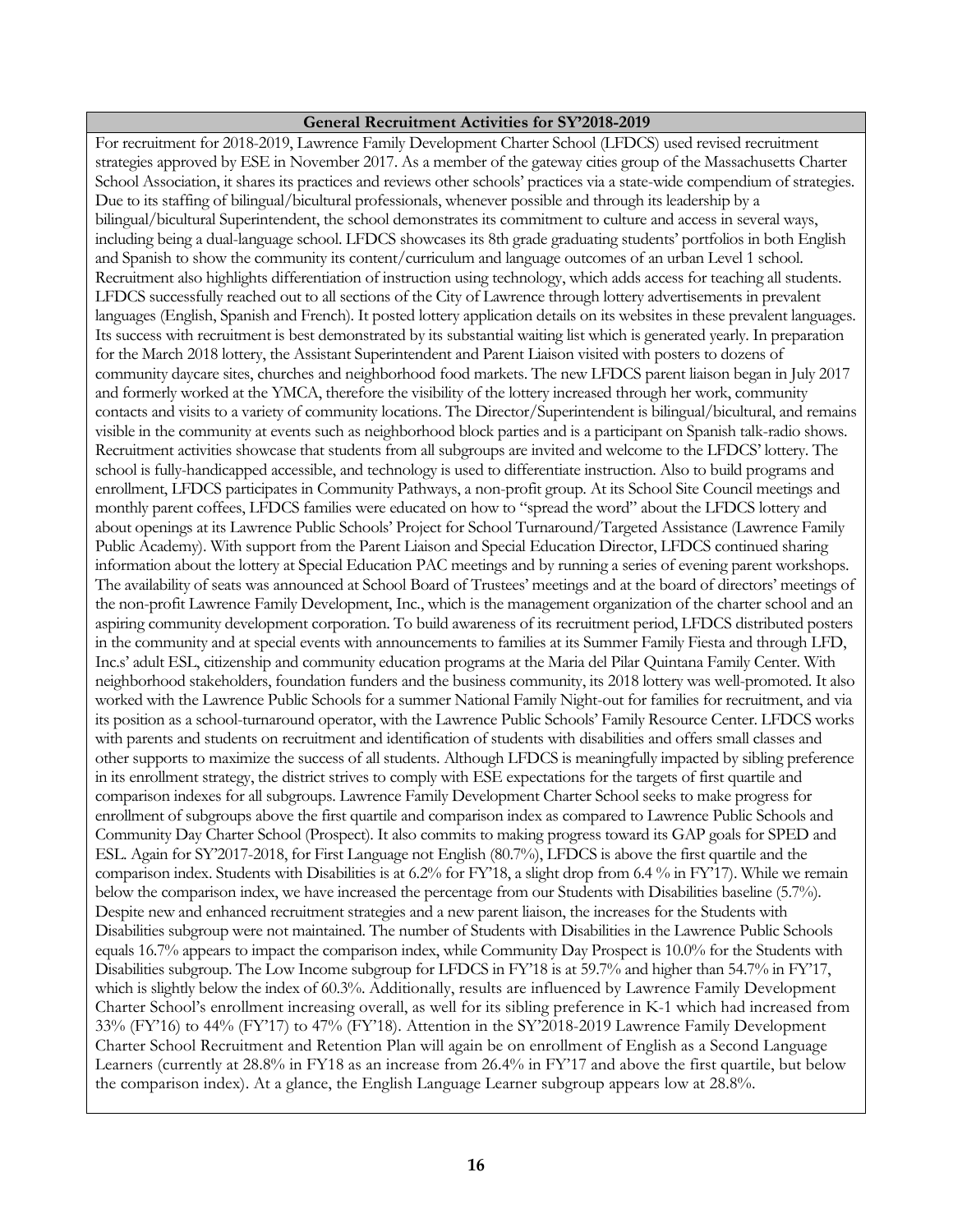However, it is important for reviews to note that approximately 69% of the entering students at Lawrence Family Development Charter School are ELL students when entering LFDCS. Eighty point seven percent (80.7%) of the entering LFDCS students have a first language other than English based on home language surveys. Yet, because the majority of ESL students who enter as ELLs reach English proficiency by third grade, the overall school average of 28.8% appears low. A full analysis of home language surveys for incoming K-1 students has not been done because home visits are still occurring for the K-1 entering class, but LFDCS anticipates the number of ELLs entering K-1 in the fall of 2018 will be similar to the past two years (approximately 50 of 72 students – 69%). LFDCS sees its students' early childhood achievement as a relative strength because these ELL students, in most cases, fully transition out of ESL by third grade to not needing ESL support. All teachers are currently SEI endorsed for FY'19, based on the offering of an onsite SEI course in the Spring of2018. LFDCS prioritizes SEI (Sheltered English Immersion) strategies in all of its classrooms. LFDCS works with parents and students on recruitment and identification of students with disabilities and offers small classes and other supports to maximize the success of all students.

# **Recruitment Plan –Strategies**

#### **Special education students/students with disabilities (a) CHART data** LFDCS percentage - 6.2% GNT percentage - 8.9% CI percentage - 11.2% LFDCS is below goal on the CHART but is experiencing growth to its overall school enrollment (to 800 in 2020) and siblings entering increased from 44% to 47%. LFDCS Baseline  $= 5.7\%$ so some progress has been made since the baseline was set. Summary from "Chart" LFDCS remains below the comparison index of 11.2% in 2017-18 and first quartile 10.4%. LFDCS has made progress over the years with GNT/CI, but not this year **(b) Continued 2017-2018 Strategies Did not Meet GNT/CI: enhanced/additional strategies needed** A 2-year kindergarten program and a smaller population (influenced by class size and teachers' ability to differentiate instruction via RTI and early intervention strategies) allow for early support and impacts LFDCS' numbers. In SY'2018-2019, the Recruitment Strategies will include both current and enhanced strategies with information available in Lawrence's prevalent languages of Spanish, English and French. **Current strategies** • Build videos of SPED teaching practices and share and access through *Schoology*, LFDCS' Learning Management System. • Invite parents to bring friends and neighbors who have children with disabilities to evening parenting sessions. • Show technology use of the school and benefits of iPads for students with disabilities. • Host socials for alternative MCAS assessment portfolios; allow parents to bring neighbors to this event showing assessments for specific disabilities. • Outreach through social service agencies supplemented by expanded outreach through Blueskies Wellness to reach students with disabilities. • Host School Site Council and PAC meetings with parents discussing LFDCS' services to special education students--these sessions will be conducted in the prevalent languages of Lawrence. • Make available representatives from the school's SPED PAC to prospective families at the lottery to discuss special education support. • Provide information about available instructional and assessment services for children with special needs at LFDCS' Food Fiesta & Family Movie Nights. • As a Provider of Targeted Assistance to the Lawrence Public Schools, LFDCS staff members, on loan for that project,-will build awareness of supporting all learners. • The SPED Director will conduct information sessions about the transition to pre-kindergarten for students with disabilities.

• Parent Advisory Meetings (PAC) will be posted at the Lawrence Public Schools' Family Resource Center to attract parents of children with students with disabilities.

**17**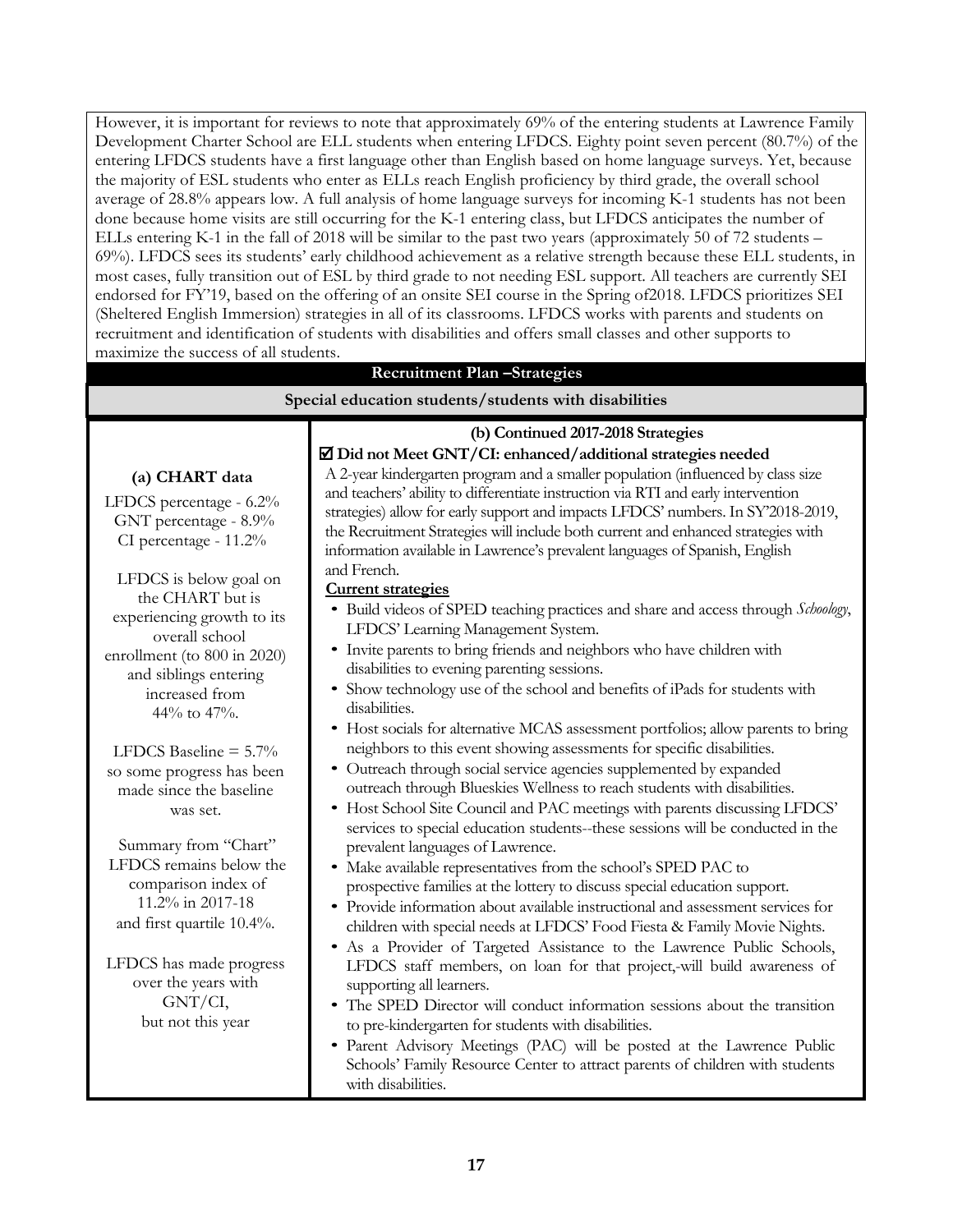|                                                                                                    | • The Parent Liaison will link with the YMCA's childcare programs to                                                                                |  |  |  |  |
|----------------------------------------------------------------------------------------------------|-----------------------------------------------------------------------------------------------------------------------------------------------------|--|--|--|--|
|                                                                                                    | explain the lottery and services for students with disabilities.                                                                                    |  |  |  |  |
|                                                                                                    | (c) 2018-2019 Additional Strategy(ies)                                                                                                              |  |  |  |  |
|                                                                                                    | <b>Enhanced strategies.</b>                                                                                                                         |  |  |  |  |
|                                                                                                    | • Form a relationship for collaboration with the Director of the                                                                                    |  |  |  |  |
|                                                                                                    | Professional Center for Handicapped Students (PCHS).                                                                                                |  |  |  |  |
|                                                                                                    | • Offer a rental incentive to PCHS for co-locating in adjacent space next to                                                                        |  |  |  |  |
|                                                                                                    | the LFDCS Academy.                                                                                                                                  |  |  |  |  |
|                                                                                                    | • Make presentation to PCHS' parents about the LFDCS lottery.                                                                                       |  |  |  |  |
|                                                                                                    | Limited English Proficient students/English learners                                                                                                |  |  |  |  |
| (a) CHART data                                                                                     | (b) Continued 2017-2018 Strategies                                                                                                                  |  |  |  |  |
| <b>Limited English-proficient</b>                                                                  | $\Xi$ Met GNT/CI: no enhanced/additional strategies needed for First                                                                                |  |  |  |  |
| students                                                                                           | Language Not English (Measure #1)                                                                                                                   |  |  |  |  |
| Measure #1: First                                                                                  | $\Xi$ Did not Meet GNT/CI: for English Language Learners (Measure #2)                                                                               |  |  |  |  |
| <b>Language Not English</b>                                                                        | Current strategies-Measure #1                                                                                                                       |  |  |  |  |
|                                                                                                    | LFDCS will maintain many current recruitment strategies for First Language not                                                                      |  |  |  |  |
| LFDCS percentage - 80.7%                                                                           | English students as we are above the first quartile and comparison index. Because we                                                                |  |  |  |  |
| above goal                                                                                         | are a dual-language school, all listed activities will be done in English and in Spanish                                                            |  |  |  |  |
|                                                                                                    | (the Lawrence community's prevalent languages). Based on the number of students                                                                     |  |  |  |  |
| GNT percentage not given                                                                           | who are admitted with a first language other than English, we see our effectiveness at                                                              |  |  |  |  |
| CI percentage - 63.4%                                                                              | the early elementary levels as influencing this number by successfully transitioning by                                                             |  |  |  |  |
|                                                                                                    | grade 4. Our ELL CPR is in full compliance.                                                                                                         |  |  |  |  |
| LPS is 71.3% and Comm. Day                                                                         | Current strategies-Measure #2                                                                                                                       |  |  |  |  |
| Prospect is 72.0%                                                                                  | (LFDCS is edging closer to meeting this target and 1% point away from GNT!)                                                                         |  |  |  |  |
| Above or equal to the first                                                                        | We are pleased with our progress, although we are slightly below our targets.                                                                       |  |  |  |  |
| quartile (62.3 %) and                                                                              | LFDCS shows progress over the past three years with small increases. We want to                                                                     |  |  |  |  |
| comparison index (63.4%)                                                                           | continue our community outreach done in English, Spanish and French and want                                                                        |  |  |  |  |
|                                                                                                    | ESE to understand our smaller K-8 population, which is dramatically influenced                                                                      |  |  |  |  |
| Measure #2: English<br><b>Language Learners</b>                                                    | by effective ELL transitions which are generally by grade 4. New students do not                                                                    |  |  |  |  |
|                                                                                                    | enter after grade 4, based on its charter. Class size and teachers' ability to                                                                      |  |  |  |  |
| LFDCS percentage - 28.8%                                                                           | differentiate instruction via RTI allows for SEI and more individualized supports                                                                   |  |  |  |  |
| GNT percentage not given                                                                           | and early intervention strategies. Our each includes:                                                                                               |  |  |  |  |
| CI percentage -29.8%                                                                               | • Provide School Site Council and PAC meetings with information delivered                                                                           |  |  |  |  |
|                                                                                                    | in English and in Spanish for parents to share in their neighborhoods to                                                                            |  |  |  |  |
| above first quartile, but                                                                          | increase awareness about LFDCS' services for non-English speakers.                                                                                  |  |  |  |  |
| slightly below comparison                                                                          | Begin planning for sharing with parents and the community the LFDCS<br>$\bullet$                                                                    |  |  |  |  |
| index -an increase over                                                                            | Learning Management System, including its dual-language content in English                                                                          |  |  |  |  |
| 2016-17, 2015-16 and 2014-15                                                                       | and in Spanish.                                                                                                                                     |  |  |  |  |
| which were:                                                                                        | Build resources and professional development mechanisms to show other<br>$\bullet$                                                                  |  |  |  |  |
| 26.4%, 24.3% and 21.2%                                                                             | parents at School Site Council meetings how the process of language<br>acquisition in English and in Spanish can be enhanced for shorter timelines. |  |  |  |  |
|                                                                                                    | If outreach to French speaking families is successful, that language will be                                                                        |  |  |  |  |
| Below first quartile (26.6%)                                                                       | added as well.                                                                                                                                      |  |  |  |  |
| and comparison index                                                                               | Continue neighborhood visibility with summer home visits for incoming                                                                               |  |  |  |  |
| $(29.8\%)$                                                                                         | students with continued promotion of ESL services, Family Movie and Math                                                                            |  |  |  |  |
|                                                                                                    | Nights and conducting such activities in English and in Spanish.                                                                                    |  |  |  |  |
| (Note: Results impacted by                                                                         | Outreach through the LPS-especially the Lawrence Family Public Academy-                                                                             |  |  |  |  |
| LFDCS' effective ESL and<br>with ads at community sites. Translation services will be conducted in |                                                                                                                                                     |  |  |  |  |
| SEI supports.)                                                                                     | Spanish at parent engagement activities.                                                                                                            |  |  |  |  |
|                                                                                                    |                                                                                                                                                     |  |  |  |  |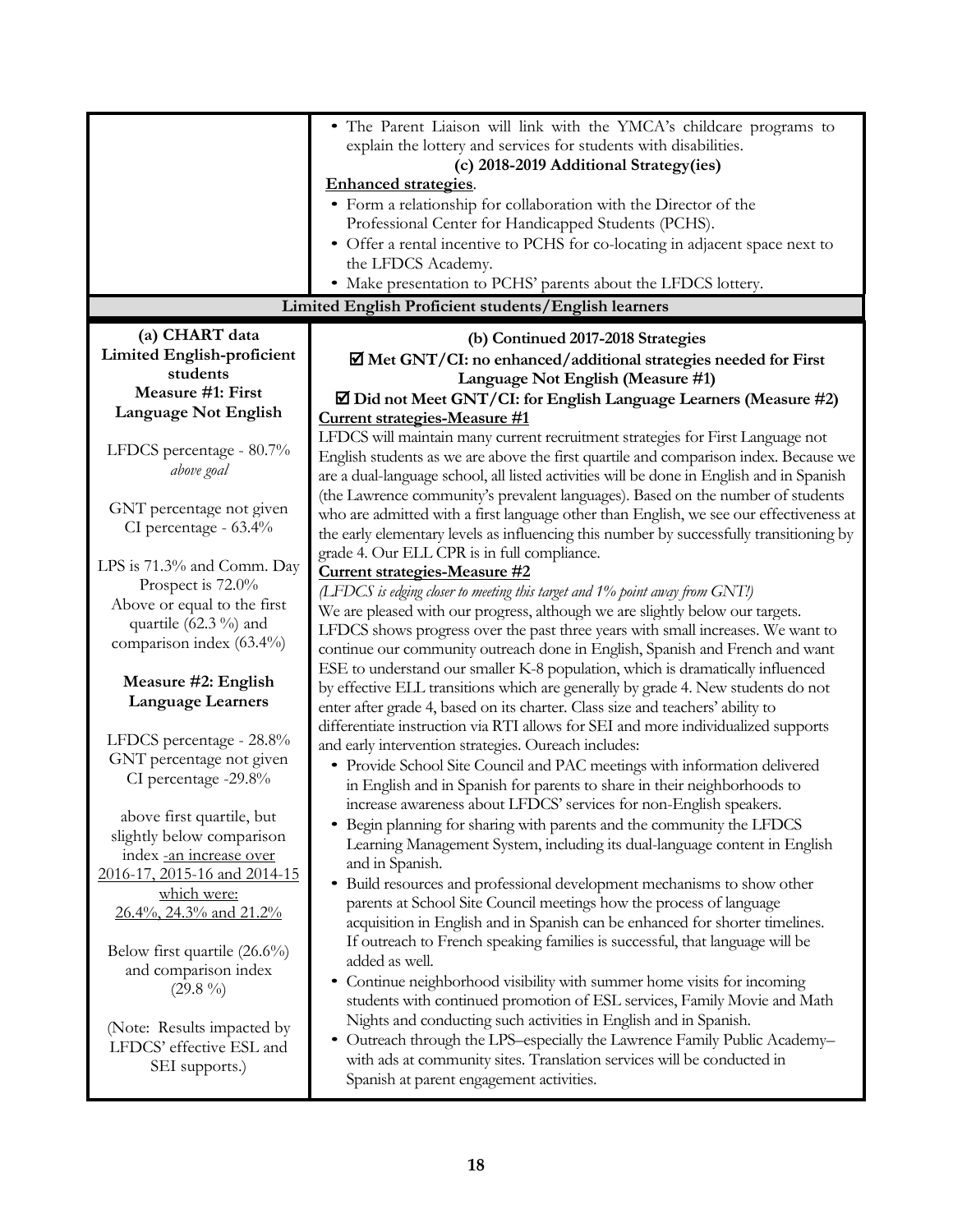| • Provide Family Math Night and other parent participation events with<br>materials to bring to their neighborhoods to share with prospective families<br>that will encourage non-English speakers to pursue the LFDCS lottery which |
|--------------------------------------------------------------------------------------------------------------------------------------------------------------------------------------------------------------------------------------|
| will be communicated in Spanish and French.                                                                                                                                                                                          |
| Outreach through the LPS-especially the Lawrence Family Public                                                                                                                                                                       |
| Academy-with ads in Spanish newspapers.                                                                                                                                                                                              |
| • Translation services will be conducted in Spanish at parent engagement<br>activities. Provide Family Math Night and other parent participation events<br>with materials to bring to their neighborhoods to share with prospective  |
| families that will encourage non-English speakers to pursue the LFDCS                                                                                                                                                                |
| lottery which will be communicated in Spanish and in French.                                                                                                                                                                         |
| (c) 2018-2019 Additional Strategy(ies)                                                                                                                                                                                               |
| Enhanced strategies- Measure #1 - not needed                                                                                                                                                                                         |
| Enhanced strategies-Measure #2 - continue to build progress of items                                                                                                                                                                 |
| <u>begun</u>                                                                                                                                                                                                                         |
| • Using the after school program, provide more enrichment activities which<br>are conducted in foreign languages and invite the community to culminating<br>events to showcase language and culture.                                 |
| Build on success by increasing the number of staff members who are<br>bilingual/bicultural in FY'19 through external activities conducted by newly-<br>hired bilingual/bicultural staff members.                                     |
| • Continue to leverage the relationships of a new bilingual/ bicultural Parent                                                                                                                                                       |
| Liaison who will link with the YMCA's childcare programs in Lawrence and                                                                                                                                                             |
| in Methuen to explain the lottery and services for students who do not speak                                                                                                                                                         |
| English as a first language and need language support at school.                                                                                                                                                                     |
| Students eligible for free or reduced lunch (Low Income/EconomicallyDisadvantaged)                                                                                                                                                   |

|                                                                                                                                                                                                                                        | (b) Continued 2017-2018 Strategies                                                                                                                                                                                                                                                                                                                                                                                                                                                                                                                                                                                                                                                                                                                                                                                                                                                                                                                                                                                                                                                                                                                                                                                                                                                         |  |  |  |  |
|----------------------------------------------------------------------------------------------------------------------------------------------------------------------------------------------------------------------------------------|--------------------------------------------------------------------------------------------------------------------------------------------------------------------------------------------------------------------------------------------------------------------------------------------------------------------------------------------------------------------------------------------------------------------------------------------------------------------------------------------------------------------------------------------------------------------------------------------------------------------------------------------------------------------------------------------------------------------------------------------------------------------------------------------------------------------------------------------------------------------------------------------------------------------------------------------------------------------------------------------------------------------------------------------------------------------------------------------------------------------------------------------------------------------------------------------------------------------------------------------------------------------------------------------|--|--|--|--|
|                                                                                                                                                                                                                                        | $\overline{\mathbf{\mathbb{Z}}}$ Did not meet GNT/CI: additional and/or enhanced strategies below:                                                                                                                                                                                                                                                                                                                                                                                                                                                                                                                                                                                                                                                                                                                                                                                                                                                                                                                                                                                                                                                                                                                                                                                         |  |  |  |  |
|                                                                                                                                                                                                                                        | <b>Current strategies</b>                                                                                                                                                                                                                                                                                                                                                                                                                                                                                                                                                                                                                                                                                                                                                                                                                                                                                                                                                                                                                                                                                                                                                                                                                                                                  |  |  |  |  |
| (a) CHART data<br>LFDCS percentage $-59.7\%$<br>An increase from 2016-17<br>of $54.7\%$<br>GNT percentage $-59.8\%$<br>CI percentage $-60.3\%$<br>(This is slightly below first)<br>quartile (61.5% and the<br>comparison index 60.3%) | • For recruitment, LFDCS does service projects including Thanksgiving<br>baskets for families and collections for a nearby shelter. Information about<br>its meals program will be shared through a Board trustee who works at a<br>nearby neighborhood shelter. Where needed, LFDCS will share information<br>at community service centers and mobilize its 8th graders for community<br>service projects.<br>• LFDCS will disseminate application materials and, whenever possible, host<br>information sessions at locations and organizations serving Lawrence's most<br>needy families: WIC and DTA centers; various Head Start locations; and the<br>offices of the Department of Children and Families.<br>• LFDCS will participate in the Community Pathways group and build<br>awareness among social service agencies of our school and free lunch<br>program who in turn can share information with their clients and/or<br>members in an informed manner.<br>(c) 2018-2019 Additional Strategy(ies) $\setminus$<br>Enhanced strategies (.1% lower than the GNT – almost there!)<br>• Explore accepting vouchers for after school child care in the school's<br>enrichment program, which may stimulate additional low income families to<br>participate in the annual lottery. |  |  |  |  |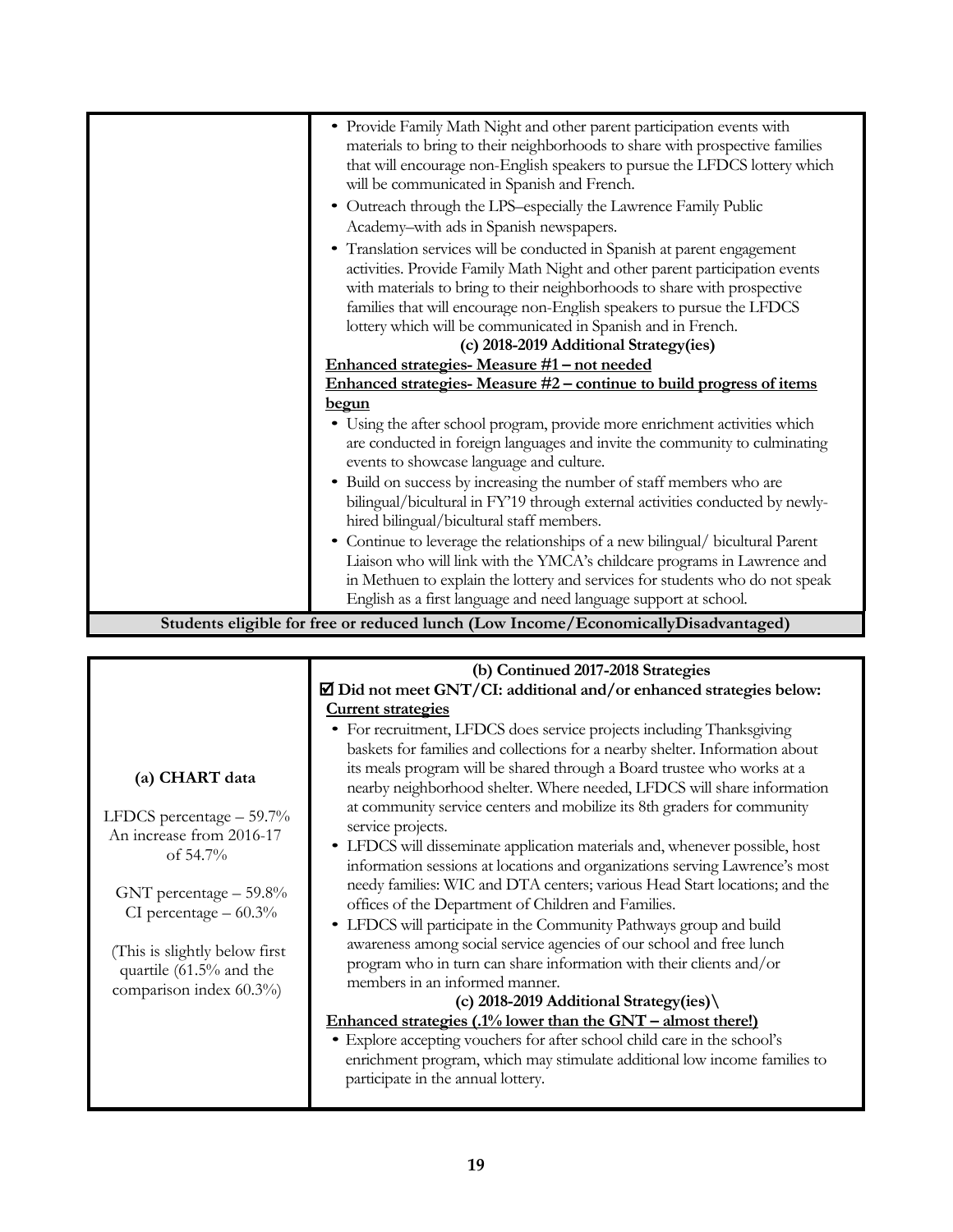|                                            | • Streamline methods of transportation for current students who are homeless<br>to build a reputation with community organizations about the school's<br>responsiveness to low income or homeless families.<br>• Actively promote summer enrichment vouchers for current students who are<br>homeless or economically disadvantaged to build a reputation with<br>community organizations and families in need about the school's<br>responsiveness to low-income families.                                                                                                                                                                                                                                                                                                                                                                                                                                                                                                                                                                                                                                                                                                          |  |  |  |
|--------------------------------------------|--------------------------------------------------------------------------------------------------------------------------------------------------------------------------------------------------------------------------------------------------------------------------------------------------------------------------------------------------------------------------------------------------------------------------------------------------------------------------------------------------------------------------------------------------------------------------------------------------------------------------------------------------------------------------------------------------------------------------------------------------------------------------------------------------------------------------------------------------------------------------------------------------------------------------------------------------------------------------------------------------------------------------------------------------------------------------------------------------------------------------------------------------------------------------------------|--|--|--|
|                                            | (d) 2018-2019 Strategies                                                                                                                                                                                                                                                                                                                                                                                                                                                                                                                                                                                                                                                                                                                                                                                                                                                                                                                                                                                                                                                                                                                                                             |  |  |  |
| Students who are<br>sub-proficient         | The MCAS, GMADE and GRADE test scores at LFDCS are strong for a<br>district enrolling at a low-income, minority population. The school has<br>lengthened its summer enrichment programs, added an ELL Summer full-day<br>program for students meeting benchmark in order to prevent learning losses<br>and increased its focus on health and nutrition. For recruitment, there are no<br>strategy changes with the languages of English, Spanish and French.<br>• In all recruitment materials, we will explicitly state that our school is open<br>to all students regardless of prior academic performance. Additionally, we<br>will be explicit about how our programmatic elements (e.g., small class<br>sizes and technology use to differentiate learning) are beneficial to students<br>who have struggled academically and/or may need more intensive support.<br>. We will collaborate with the Lawrence Pubic Schools' leadership so that they<br>are aware that a central element of our mission is recruiting and serving<br>students who may need more intensive academic supports than they are<br>receiving and can encourage the families of such students to apply. |  |  |  |
| Students at risk of dropping               | (e) 2018-2019 Strategies                                                                                                                                                                                                                                                                                                                                                                                                                                                                                                                                                                                                                                                                                                                                                                                                                                                                                                                                                                                                                                                                                                                                                             |  |  |  |
| out of school                              | • Not applicable, we do not enroll students who are age-eligible to drop out.                                                                                                                                                                                                                                                                                                                                                                                                                                                                                                                                                                                                                                                                                                                                                                                                                                                                                                                                                                                                                                                                                                        |  |  |  |
|                                            |                                                                                                                                                                                                                                                                                                                                                                                                                                                                                                                                                                                                                                                                                                                                                                                                                                                                                                                                                                                                                                                                                                                                                                                      |  |  |  |
|                                            |                                                                                                                                                                                                                                                                                                                                                                                                                                                                                                                                                                                                                                                                                                                                                                                                                                                                                                                                                                                                                                                                                                                                                                                      |  |  |  |
| Students who have dropped<br>out of school | $(f)$ 2018-2019 Strategies<br>• To assure high school retention and to track outcomes over time, LFDCS<br>also employs two Secondary School Coordinators to work with 7th and 8th<br>grade students on admission and retention at high schools.<br>• The management organization of LFDCS has a program for teen drop-outs,<br>and some of the issues related to this population are shared with parents of<br>the charter school. Also, sessions are run for teachers on engagement and<br>student behavior as well as for parents on discipline.<br>• LFDCS is in an urban neighborhood with close ties to the Department of<br>Children and Families and the Department of Transitional Assistance<br>Through the Community Pathways workgroup; information about students<br>at rask and retention strategies are shared.                                                                                                                                                                                                                                                                                                                                                        |  |  |  |
|                                            | Retention Plan: 2018-2019<br>2017-2018 Implementation Summary                                                                                                                                                                                                                                                                                                                                                                                                                                                                                                                                                                                                                                                                                                                                                                                                                                                                                                                                                                                                                                                                                                                        |  |  |  |

LFDCS establishes a retention goal in its charter of 95-100% for all students and in SY'2017-18 achieved 97.0%. Its goal for SY'2018-19 remains the same of 95-100% retention which is equal to Community Day Prospect, which shows an overall student retention rate of 97.1%. For kindergarten students the levels were: Kindergarten-97.0%, Grade 1- 95.2%, Grade 2-97.6%, Grade 3-96.4%, Grade 4-97.6 %, Grade 5-100%, Grade 6-100%, Grade 7-96% and Grade 8 not applicable as they exit in June for high school. According to the "the Chart," all grades were at or above target. LFDCS is proud that all measured subgroups were at or above 95%. The results are: English Language Learners at 97.1%, High Needs at 97.2%, Low Income at 97.5% and Students with Disabilities at 97.7%.

\*It is acknowledged here that Lawrence's prevalent languages are listed as English, Spanish and French. If French-speaking families are added in the future to the student base, all retention strategies will apply to them as they do to speakers of English and Spanish.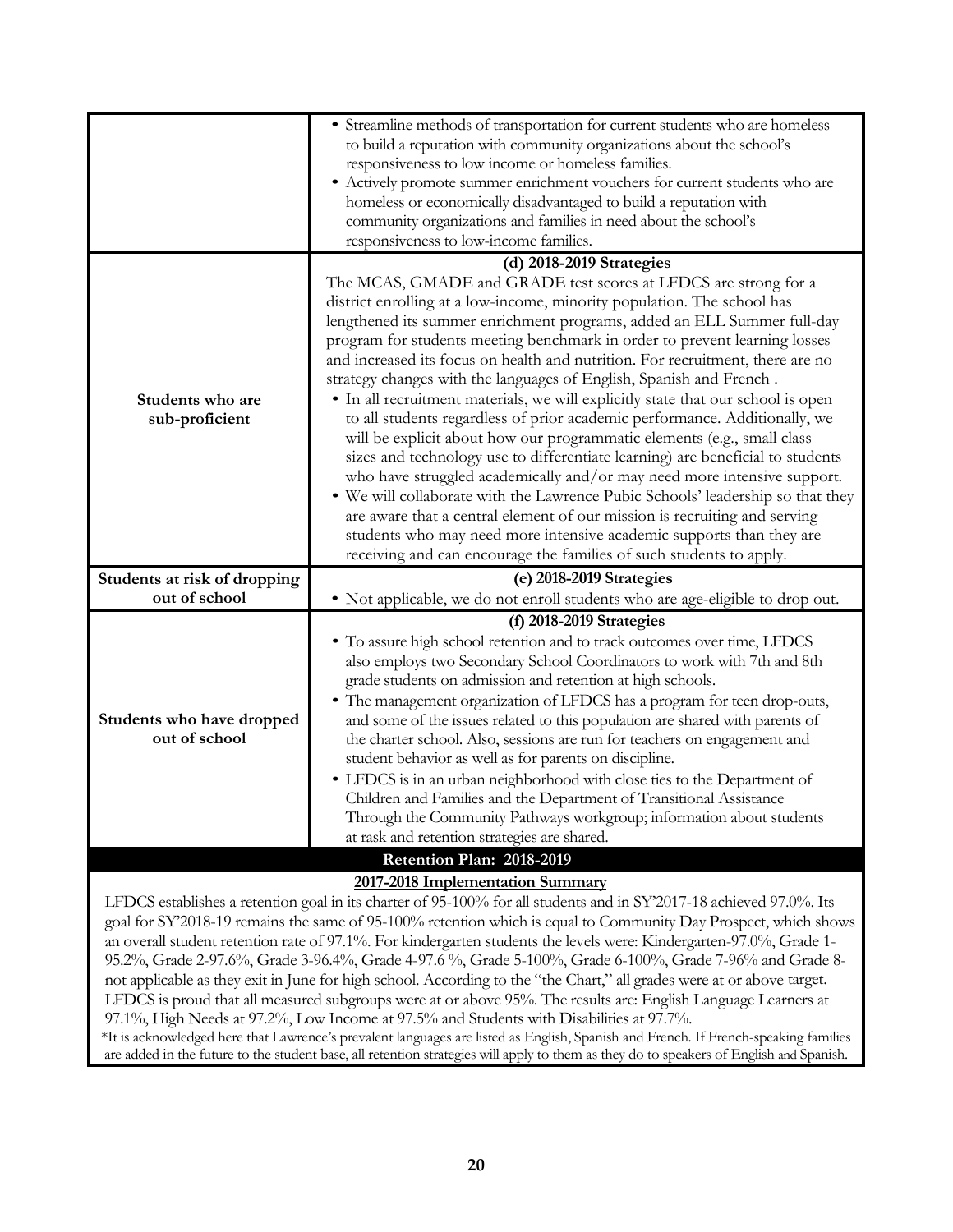| Annual goal for student retention (percentage) - 95%                                                                                                                                                                                                     |                                                                                                                                                                                                                                                                                                                                                                                                                                                                                                                                                                                                                                                                                                                                                                                                                                                                                                                                                                                                                                                                                                                          |  |  |  |  |
|----------------------------------------------------------------------------------------------------------------------------------------------------------------------------------------------------------------------------------------------------------|--------------------------------------------------------------------------------------------------------------------------------------------------------------------------------------------------------------------------------------------------------------------------------------------------------------------------------------------------------------------------------------------------------------------------------------------------------------------------------------------------------------------------------------------------------------------------------------------------------------------------------------------------------------------------------------------------------------------------------------------------------------------------------------------------------------------------------------------------------------------------------------------------------------------------------------------------------------------------------------------------------------------------------------------------------------------------------------------------------------------------|--|--|--|--|
| Special education students/students with disabilities                                                                                                                                                                                                    |                                                                                                                                                                                                                                                                                                                                                                                                                                                                                                                                                                                                                                                                                                                                                                                                                                                                                                                                                                                                                                                                                                                          |  |  |  |  |
| (a) CHART data<br>Special education students<br>Attrition rate for<br>SY'2017-18= 2.3%<br>Retention Rate for<br>SY'2017-18= 97.7%<br>Goal for SY'2018-19<br>remains: 95% or better<br>third quartile= 13.7                                               | (b) Continued 2017-2018 Strategies<br>Below third quartile; no enhanced/additional strategies needed<br>⊻<br>Build professional development and demonstrate best practices through the<br>$\bullet$<br>Massachusetts Charter School Association's Model Special Education Model<br>School Project as well as guest access to the LFDCS Learning Management<br>System (Schoology).<br>• Provide all students with technology support (hardware and software) and<br>differentiate teaching techniques.<br>• Build SPED capacity through an expanded inventory of assessment options.<br>• Evaluate SPED referrals and needs in a timely way, assure that all SPED staff<br>receives professional development and possesses certification.<br>• Maintain paraprofessional support at the early childhood level and maintain<br>small class size for all grade levels.<br>• Provide K-1 home visits to enhance communication with parents of student<br>support services.<br>• Involve parents at Board meetings, events and SPED PAC meetings.<br>• Fully integrate the needs of SPED students in RTI and in all programs. |  |  |  |  |
|                                                                                                                                                                                                                                                          |                                                                                                                                                                                                                                                                                                                                                                                                                                                                                                                                                                                                                                                                                                                                                                                                                                                                                                                                                                                                                                                                                                                          |  |  |  |  |
| Limited English-proficient students/English learners                                                                                                                                                                                                     |                                                                                                                                                                                                                                                                                                                                                                                                                                                                                                                                                                                                                                                                                                                                                                                                                                                                                                                                                                                                                                                                                                                          |  |  |  |  |
| (a) CHART data<br><b>Limited English-proficient</b><br>students<br>Attrition rate for<br>$SY'2017-18=2.9\%$<br>Retention Rate for<br>SY'2017-18= 97.1%<br>Goal for SY'2018-19<br>remains: 95% or better<br>third quartile $= 23.1$                       | (b) Continued 2017-2018 Strategies<br>Below third quartile; no enhanced/additional strategies needed<br>⊻<br>Maintain Title Three activities for parents and review quarterly the ELL<br>$\bullet$<br>Coordinated Program Review expectations.<br>Use Title IV activities in poetry, art, coding and music to expand academic<br>$\bullet$<br>language of limited English students<br>Fully integrate SEI techniques into professional development resources<br>$\bullet$<br>available on our Learning Management System (Schoology).<br>Provide full translation services to parents at meetings, family events and<br>$\bullet$<br>SPED PAC meetings.<br>Through Spanish translations, maximize participation of non-English<br>$\bullet$<br>speaking parents with: bilingual websites, letters, support services at Quintana<br>Family Center and at parent conferences and by using Spanish-translated<br>"One Call" messages.                                                                                                                                                                                       |  |  |  |  |
|                                                                                                                                                                                                                                                          | Students eligible for free or reduced lunch (low income/economically disadvantaged)                                                                                                                                                                                                                                                                                                                                                                                                                                                                                                                                                                                                                                                                                                                                                                                                                                                                                                                                                                                                                                      |  |  |  |  |
| (a) CHART data<br>Low Income<br>(Students eligible for free<br>or reduced lunch)<br>Attrition rate for SY'2017-<br>$18 = 2.5\%$<br>Retention Rate for SY'2017-<br>$18 = 97.5\%$<br>Goal for SY'2018-19<br>remains: 95% or better<br>third quartile= 16.7 | (b) Continued 2017-2018 Strategies<br>Below third quartile: no enhanced/additional strategies needed<br>⊻<br>• Continue to align activities for access, diversity and equity to the charter and<br>LFDCS mission which is "Strengthening FamiliesBuilding Community."<br>• Use grants (Title One, Title Three, Title IIA and foundation supports) to<br>supplement the core instructional and student support services.<br>• Invite school community to LFDCS' summer Food Fiesta and other special<br>events.<br>Maintain the diversity of parent involvement activities and involve low-<br>٠<br>income parents in leadership opportunities.                                                                                                                                                                                                                                                                                                                                                                                                                                                                           |  |  |  |  |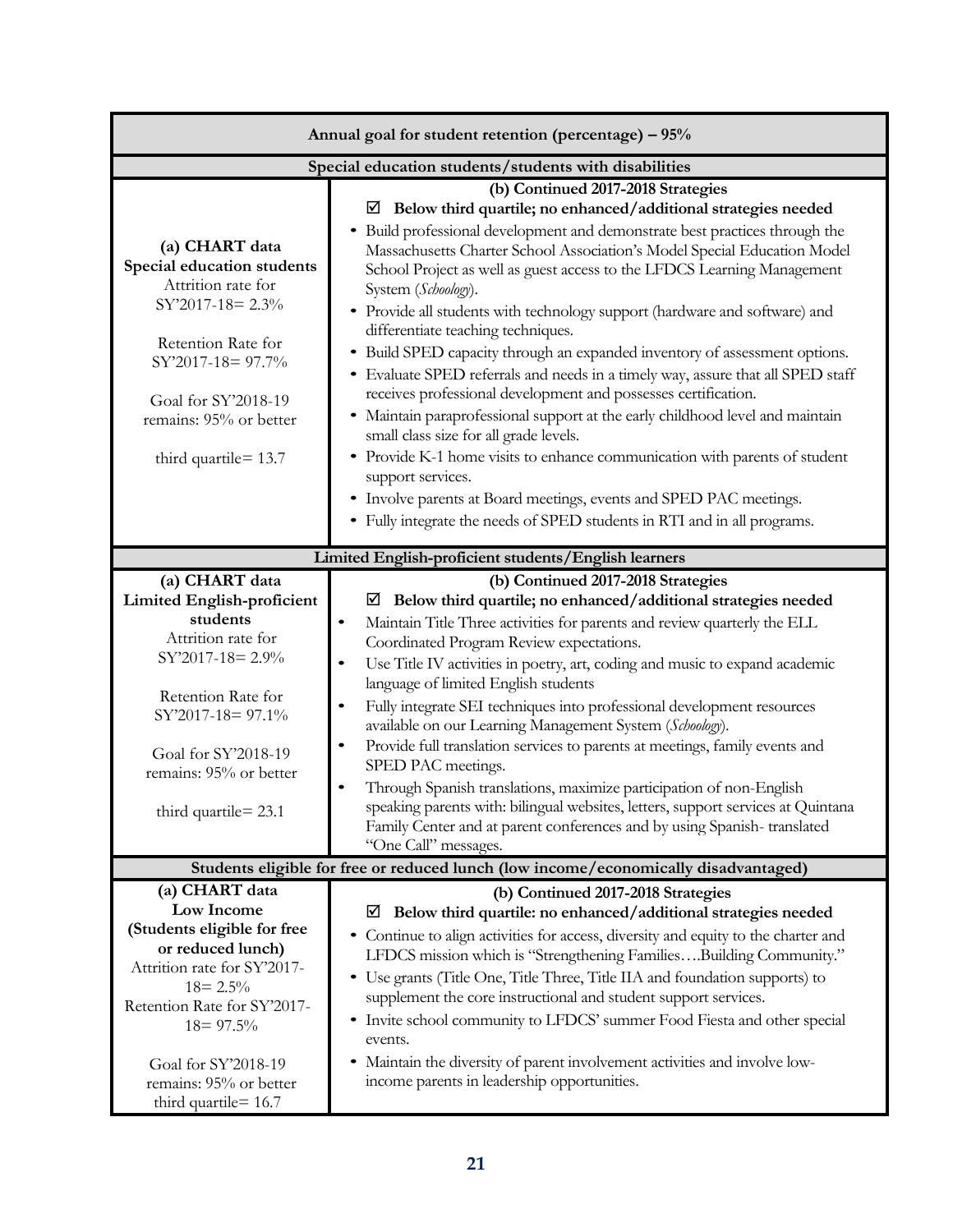| <b>High Needs</b>                             | (d) Continued 2017-2018 Strategies                                                                        |  |  |  |  |
|-----------------------------------------------|-----------------------------------------------------------------------------------------------------------|--|--|--|--|
| (Students who are                             | • Offer extended-day Saturday and Summer Programs for intervention,                                       |  |  |  |  |
| sub-proficient)                               | language development and enrichment.                                                                      |  |  |  |  |
| Attrition rate for                            | • Host monthly grade-level meetings on the curriculum and interventions.                                  |  |  |  |  |
| SY'2017-18=2.8%                               | • Maintain low student-to-teacher ratios to allow maximum opportunities                                   |  |  |  |  |
|                                               | for individualized instruction.                                                                           |  |  |  |  |
| Retention Rate for                            | • Add Professional Development Practices with blended learning to further                                 |  |  |  |  |
| SY'2017-18= 97.2%                             | differentiate instruction and maximize project-based learning.                                            |  |  |  |  |
| Goal for SY'2018-19<br>remains: 95% or better |                                                                                                           |  |  |  |  |
| third quartile = 17.7                         |                                                                                                           |  |  |  |  |
|                                               | (e) 2017-2018 Strategies                                                                                  |  |  |  |  |
|                                               | • Through a strong academic program, academic support with high school                                    |  |  |  |  |
|                                               | transitions ("Opening Doors") and in-house and contracted student                                         |  |  |  |  |
|                                               | support services, LFDCS will continue to support the social/emotional<br>needs of all of its students.    |  |  |  |  |
|                                               | • Continue the high performance of the restructured Opening Doors                                         |  |  |  |  |
|                                               | programs with Secondary School Coordinators increasing the connections                                    |  |  |  |  |
|                                               | between high school admissions and retention.                                                             |  |  |  |  |
|                                               | • Continued increased data tracking of scholarships and high school                                       |  |  |  |  |
| Students at risk of                           | progress from the Superintendent's office for results monitoring.                                         |  |  |  |  |
| dropping out of school                        | • LFDCS' Parent Liaison (who is its Homeless Liaison) and the School                                      |  |  |  |  |
|                                               | Nurses (all bilingual) provide support to students and families by                                        |  |  |  |  |
|                                               | identifying warning signs for students who may be at risk of dropping out<br>of school when age-eligible. |  |  |  |  |
|                                               | • Provide scholarships and transportation for homeless students to Summer                                 |  |  |  |  |
|                                               | Academy, work with parents to provide transportation when parents need                                    |  |  |  |  |
|                                               | to leave their homes in an emergency and work with a neighborhood                                         |  |  |  |  |
|                                               | homeless shelter for student support.                                                                     |  |  |  |  |
|                                               | • Provide remote access and a webcam in the classroom to students who are                                 |  |  |  |  |
|                                               | hospitalized or homebound for an extended period of time.                                                 |  |  |  |  |
| Students who have                             | (f) 2017-2018 Strategies                                                                                  |  |  |  |  |
| dropped out of school                         | • No change; LFDCS is a Kindergarten to grade 8 school.                                                   |  |  |  |  |
|                                               |                                                                                                           |  |  |  |  |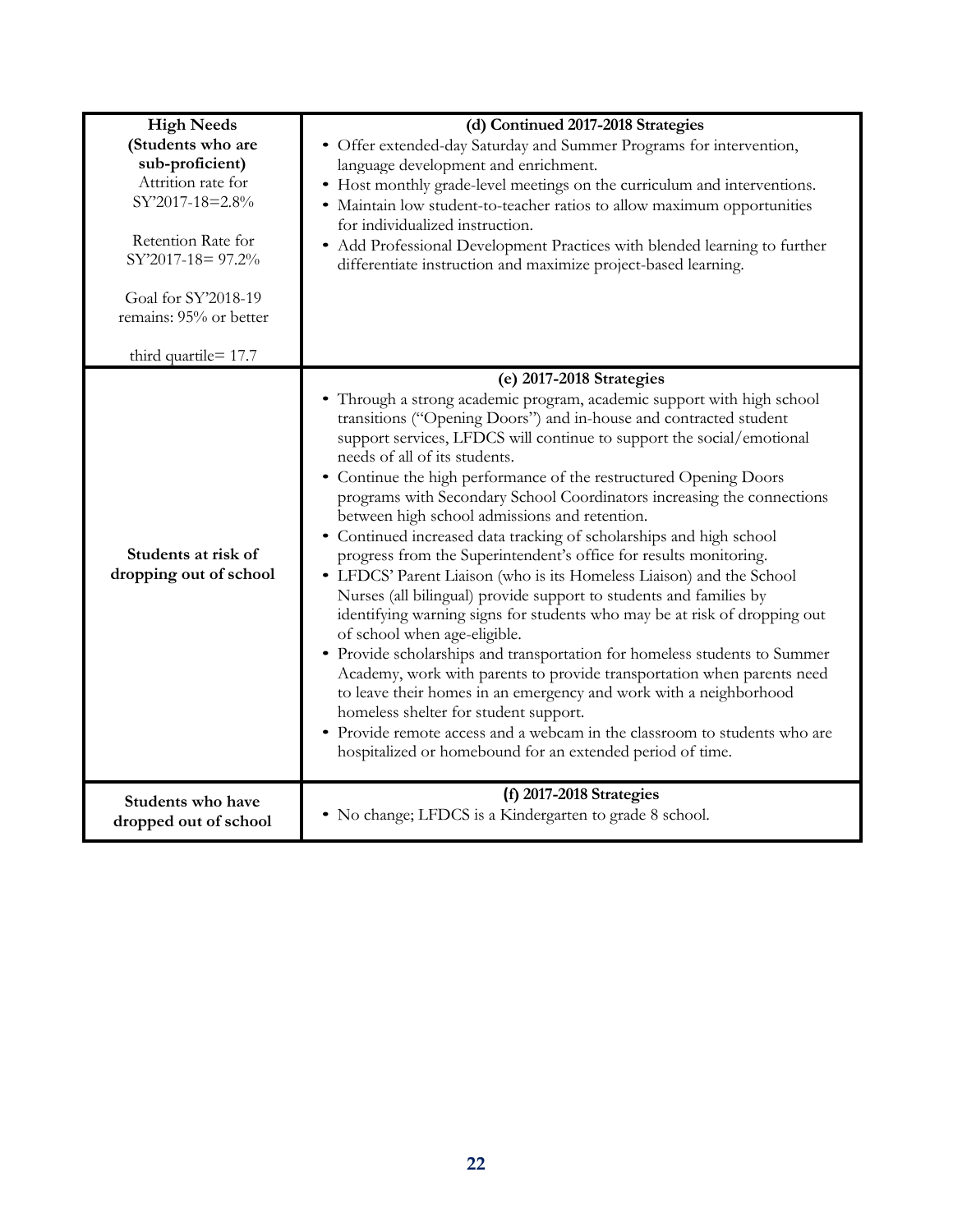# **SCHOOL AND STUDENT DATA**

**<http://profiles.doe.mass.edu/profiles/student.aspx?orgcode=04540205&orgtypecode=6&>**

| Listed below is student demographic and subgroup information from the June, 2018 SIMS report. |  |  |  |  |  |
|-----------------------------------------------------------------------------------------------|--|--|--|--|--|
|-----------------------------------------------------------------------------------------------|--|--|--|--|--|

| STUDENT DEMOGRAPHIC AND SUBGROUP INFORMATION |               |                          |  |  |  |  |
|----------------------------------------------|---------------|--------------------------|--|--|--|--|
| Race/Ethnicity                               | # of students | % of entire student body |  |  |  |  |
| African-American                             | $^{(1)}$      | $0.8\%$                  |  |  |  |  |
| Asian                                        |               | $0.0\%$                  |  |  |  |  |
| Hispanic                                     | 722           | $98.4\%$                 |  |  |  |  |
| Native American                              |               | $0.0\%$                  |  |  |  |  |
| White                                        | 6             | $0.8\%$                  |  |  |  |  |
| Native Hawaiian, Pacific Islander            |               | $0.0\%$                  |  |  |  |  |
| Multi-race, non-Hispanic                     |               | $0.0\%$                  |  |  |  |  |
| Special education                            | 54            | $7.4\%$                  |  |  |  |  |
| Limited English proficient                   | 213           | $29.0\%$                 |  |  |  |  |
| Economically Disadvantaged                   | 438           | 59.7%                    |  |  |  |  |

| <b>ADMINISTRATIVE ROSTER FOR SY'2017-2018</b> |                                                       |                   |                 |  |  |  |
|-----------------------------------------------|-------------------------------------------------------|-------------------|-----------------|--|--|--|
| Name, Title                                   | <b>Brief Job Description</b>                          | <b>Start Date</b> | <b>End Date</b> |  |  |  |
| Ralph Carrero                                 | Chief Executive Officer - Responsible for             |                   |                 |  |  |  |
| Superintendent                                | implementation of mission, policies & budget          | 8/07              |                 |  |  |  |
| Judith Marley, EdD                            | Responsible for Administration, Reporting and         | 9/14              |                 |  |  |  |
| Asst. Superintendent                          | Compliance; Serves as Superintendent's designee       |                   |                 |  |  |  |
| Susan Earabino, EdD                           | Head of Educational Program - Hiring,                 | 7/14              |                 |  |  |  |
| Principal                                     | supervision, training, evaluation of staff/curriculum |                   |                 |  |  |  |
| Janis Brodeur                                 | Special Education program: staffing, IEPs,            | 8/13              |                 |  |  |  |
| Special Education Director                    | establish procedures, etc.                            |                   |                 |  |  |  |
| Jennifer Barnhill                             | Building operations, student behavior and             | 8/13              |                 |  |  |  |
| Head of Lower School                          | discipline, schedules, parent communication           |                   |                 |  |  |  |
| Stephanie Cole                                | Building operations, student behavior and             | 7/08              |                 |  |  |  |
| Head of Upper School                          | discipline, schedules, parent communication           |                   |                 |  |  |  |
| Erica Crescenzo                               |                                                       |                   |                 |  |  |  |
| Head of Academy for                           | Building operations, student behavior and             | 7/14              |                 |  |  |  |
| Early Academic                                | discipline, schedules, parent communication           |                   |                 |  |  |  |
| Preparation                                   |                                                       |                   |                 |  |  |  |
| Justin Hodgkins                               |                                                       |                   |                 |  |  |  |
| Director of Nutritional                       | Food services                                         | 7/16              |                 |  |  |  |
| Services                                      |                                                       |                   |                 |  |  |  |
| Sacha Lu                                      | After-school enrichment program                       | 8/17              |                 |  |  |  |
| Enrichment Coordinator                        |                                                       |                   |                 |  |  |  |
| George Masterson                              | Science curriculum and partnerships                   | 8/15              |                 |  |  |  |
| STEM Coordinator                              |                                                       |                   |                 |  |  |  |
| Hali Castleman                                | ELL/RTI program                                       | 9/13              |                 |  |  |  |
| ELL/RTI Coordinator                           |                                                       |                   |                 |  |  |  |
| Anna Yuen                                     | <b>Blended Learning Program</b>                       | 8/17              |                 |  |  |  |
| Digital Instructor                            |                                                       |                   |                 |  |  |  |

**Please Note:** The Director of Finance, Technology Coordinator and Maintenance Supervisor all do work for the Lawrence Family Development Charter School but are employed by Lawrence Family Development, Inc., the management organization for Lawrence Family Development Charter School.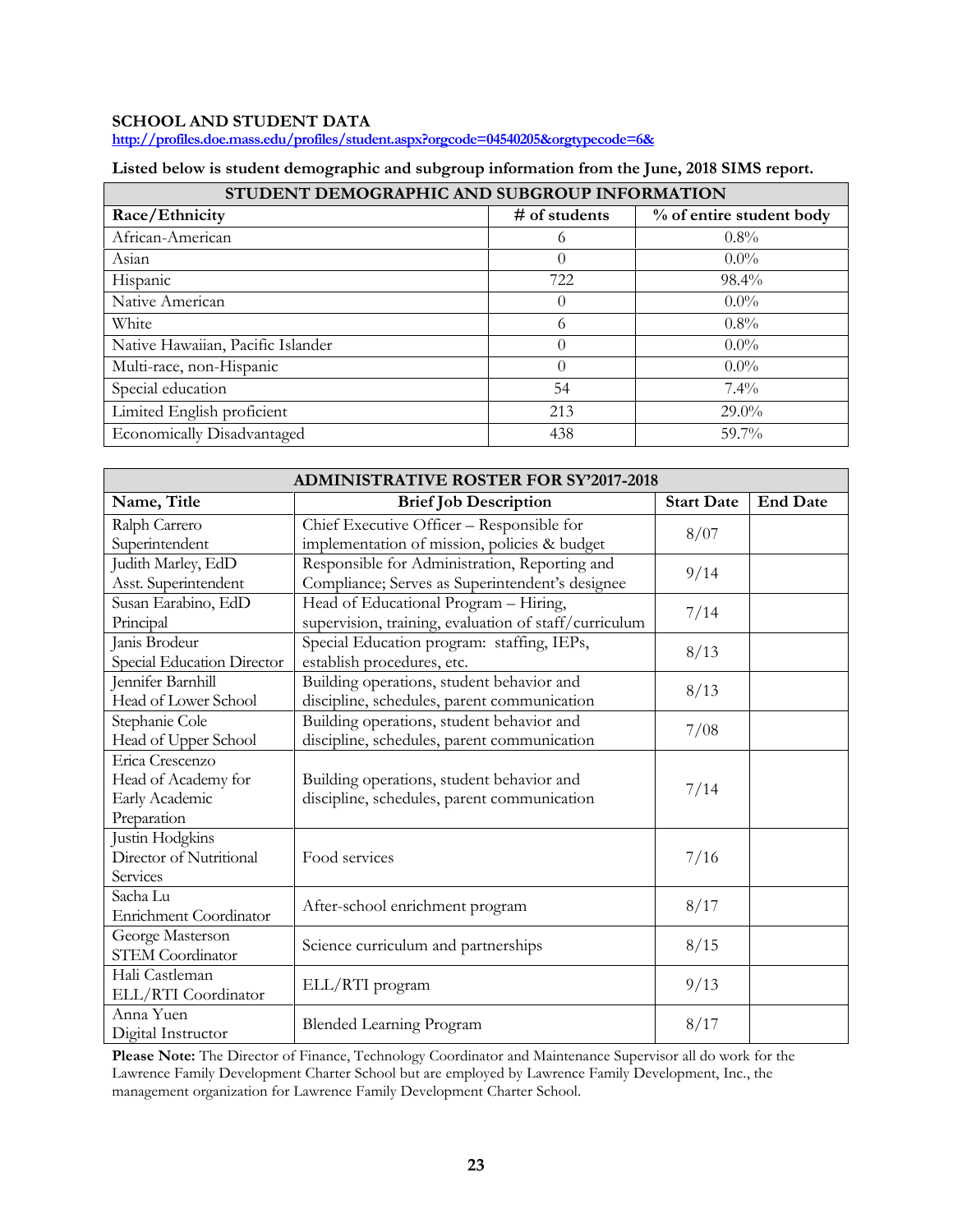| TEACHERS AND STAFF ATTRITION FOR SY'2017-2018 |                                  |                |              |                                         |                      |                                                   |                                   |
|-----------------------------------------------|----------------------------------|----------------|--------------|-----------------------------------------|----------------------|---------------------------------------------------|-----------------------------------|
|                                               | Number last day of               |                |              | Departures during                       |                      | Departures end of                                 | <b>Reason</b> for                 |
|                                               |                                  | SY'2017-2018   | SY'2017-2018 |                                         |                      | SY'2017-2018                                      | departure                         |
|                                               |                                  |                |              |                                         |                      |                                                   | 18 resigned                       |
| Teachers                                      | 59                               |                |              | 16                                      |                      | 6                                                 | 2 relocated                       |
|                                               |                                  |                |              |                                         |                      |                                                   | 2 non-renewals                    |
|                                               |                                  |                |              |                                         |                      |                                                   | 2 non-renewals                    |
| Other Staff                                   |                                  | 48             |              | 10                                      |                      | $\overline{4}$                                    | 2 relocated                       |
|                                               |                                  |                |              |                                         |                      |                                                   | 6 dismissed                       |
|                                               |                                  |                |              |                                         |                      |                                                   | 4 resigned                        |
|                                               |                                  |                |              | <b>BOARD OF TRUSTEES - SY'2017-2018</b> |                      |                                                   |                                   |
|                                               |                                  |                |              |                                         |                      | Area of expertise                                 | Number & length<br>of term(s)     |
| Name                                          |                                  | Position       |              | <b>Committee Affiliation</b>            |                      | and/or additional role<br>at school               | including date of<br>election and |
|                                               |                                  |                |              |                                         |                      |                                                   | expiration of term                |
|                                               |                                  |                |              |                                         |                      |                                                   | 3rd term                          |
| Raquel Bauman                                 |                                  | President      |              | Community Stakeholder                   |                      | Retired                                           | 2/2011-8/2020                     |
|                                               |                                  |                |              |                                         |                      | Professor                                         | 2 <sup>nd</sup> term              |
| Joan Thompson                                 |                                  | Vice President |              | Community Stakeholder                   |                      | <b>Endicott College</b>                           | $9/2013 - 8/2019$                 |
|                                               |                                  |                |              |                                         |                      |                                                   |                                   |
| Anne Hemmer                                   |                                  | Treasurer      |              |                                         |                      | Retired                                           | 3rd term                          |
|                                               |                                  |                |              | Community Stakeholder                   |                      | <b>East Boston Savings</b><br>Bank                | 2/2010-8/2019                     |
|                                               |                                  |                |              |                                         |                      |                                                   | 2 <sup>nd</sup> term              |
| Beilis Soto                                   |                                  | Clerk          |              | Parent representative                   |                      | Site Services Supervisor                          |                                   |
|                                               |                                  |                |              |                                         |                      | <b>Cummings Properties</b>                        | $9/2013 - 8/2019$                 |
| Rafael Abislaiman                             |                                  | Trustee        |              | LFD, Inc. representative                |                      | <b>Executive Director</b>                         | $2nd$ term                        |
|                                               |                                  |                |              |                                         |                      | Merrimack Valley WIB                              | $9/2014 - 8/2020$                 |
|                                               |                                  | Trustee        |              |                                         |                      | Tech Assistant                                    | 2 <sup>nd</sup> term              |
| Rita Almanzar                                 |                                  |                |              | Parent representative                   |                      | Lowell General Hospital                           | 9/2013-8/2019                     |
|                                               |                                  | Trustee        |              | School Site Council                     |                      |                                                   |                                   |
| Agustina Lopez                                |                                  |                |              | Representative/Parent                   |                      | Glove Box Operator                                | 1 <sup>st</sup> term              |
|                                               |                                  |                |              | representative                          |                      | Straumann                                         | $10/2017 - 8/2020$                |
|                                               |                                  |                |              |                                         | Admissions Counselor | $1st$ term                                        |                                   |
| Lynnette McRae                                | Trustee<br>Parent representative |                |              | Cambridge College                       | $6/2018 - 9/2021$    |                                                   |                                   |
|                                               |                                  |                |              |                                         |                      |                                                   |                                   |
|                                               |                                  | Trustee        |              | LFD, Inc. representative                |                      | Discipline Coordinator<br><b>Greater Lawrence</b> | $2nd$ term                        |
| Ana Medina                                    |                                  |                |              |                                         |                      | Vocational High School                            | 9/2014-8/2020                     |
|                                               |                                  |                |              |                                         |                      |                                                   | 3rd term                          |
| Ilonka Mora                                   |                                  | Trustee        |              | Parent representative                   |                      | Quality Control Clerk                             |                                   |
|                                               |                                  |                |              |                                         |                      | The Gem Group                                     | 12/2010-8/2019                    |
|                                               |                                  | Trustee        |              |                                         |                      | <b>HIM Scanner Lead Clerk</b>                     | 2 <sup>nd</sup> term              |
| Yokasta Perez                                 |                                  |                |              | Parent representative                   |                      | Greater Lawrence Family                           | 9/2013-8/2019                     |
|                                               |                                  |                |              |                                         |                      | Health Center                                     |                                   |
| Mercedes Silia                                |                                  | Trustee        |              | Parent representative                   |                      | Training Coordinator                              | 1st term                          |
|                                               |                                  |                |              |                                         |                      | Charles River                                     | 3/2018-8/2021                     |
|                                               |                                  | Trustee        |              |                                         |                      | Engineer                                          | 1 <sup>st</sup> term              |
| Victor Vega                                   |                                  |                |              | Alumni representative                   |                      | Beta Group Inc.                                   | 9/2015-6/2018                     |